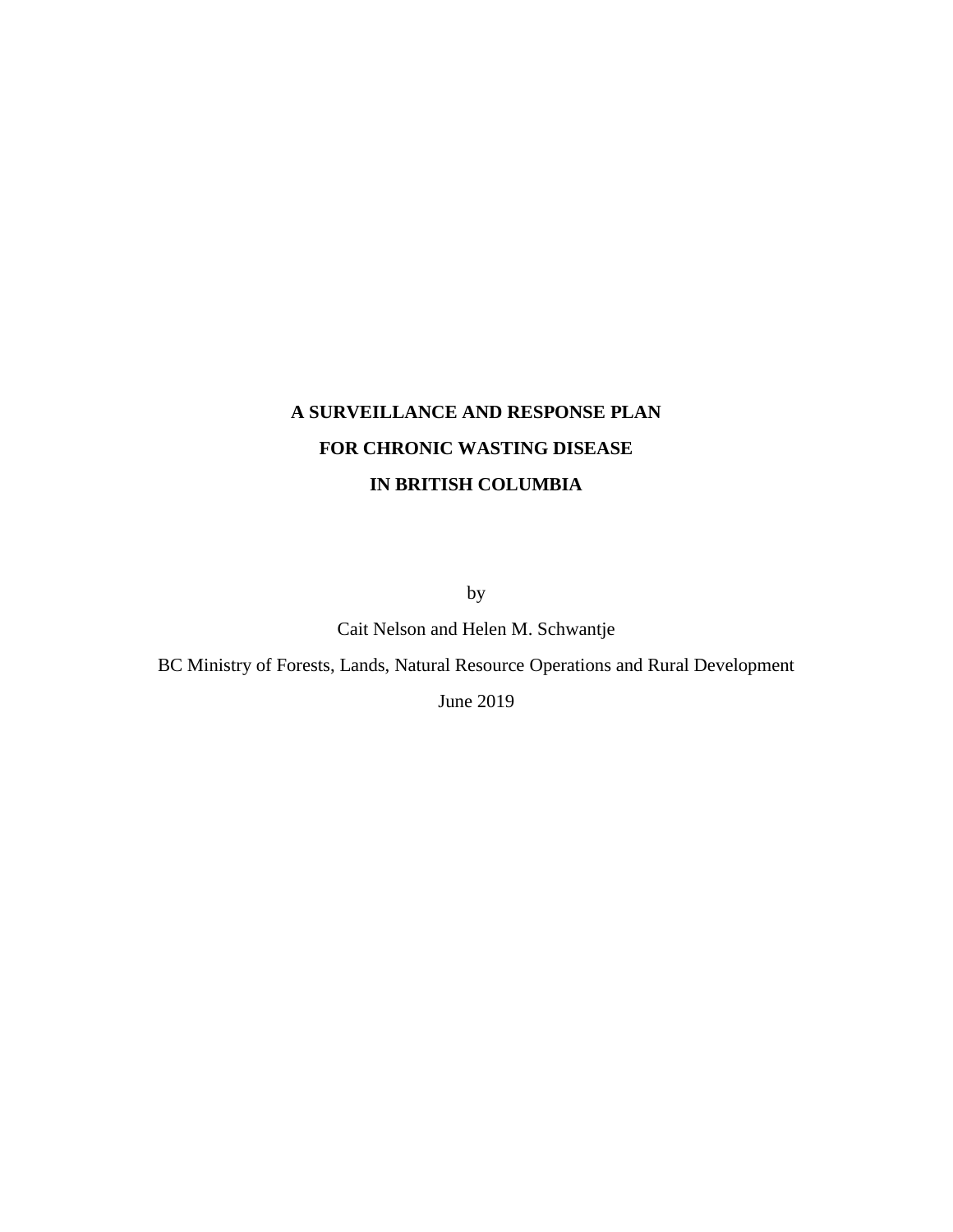| 1.0                                                                |  |
|--------------------------------------------------------------------|--|
|                                                                    |  |
| 1.2                                                                |  |
|                                                                    |  |
|                                                                    |  |
| 1.4.1                                                              |  |
|                                                                    |  |
| 1.4.3                                                              |  |
|                                                                    |  |
| 1.5.1 Effects on the Free-ranging Wildlife Resource and Economies7 |  |
| 1.5.2                                                              |  |
| 2.0                                                                |  |
|                                                                    |  |
|                                                                    |  |
| 2.3                                                                |  |
|                                                                    |  |
|                                                                    |  |
|                                                                    |  |
|                                                                    |  |
|                                                                    |  |
| 4.1.1                                                              |  |
| 4.1.2                                                              |  |
|                                                                    |  |
|                                                                    |  |
|                                                                    |  |
|                                                                    |  |
|                                                                    |  |
| 6.0                                                                |  |
| 7.0                                                                |  |
|                                                                    |  |
| 7.1.1                                                              |  |
| 7.1.2                                                              |  |
|                                                                    |  |
| 721                                                                |  |
| 8.0                                                                |  |
| 9.0                                                                |  |
|                                                                    |  |
|                                                                    |  |
|                                                                    |  |
|                                                                    |  |
|                                                                    |  |
|                                                                    |  |

# **Table of Contents**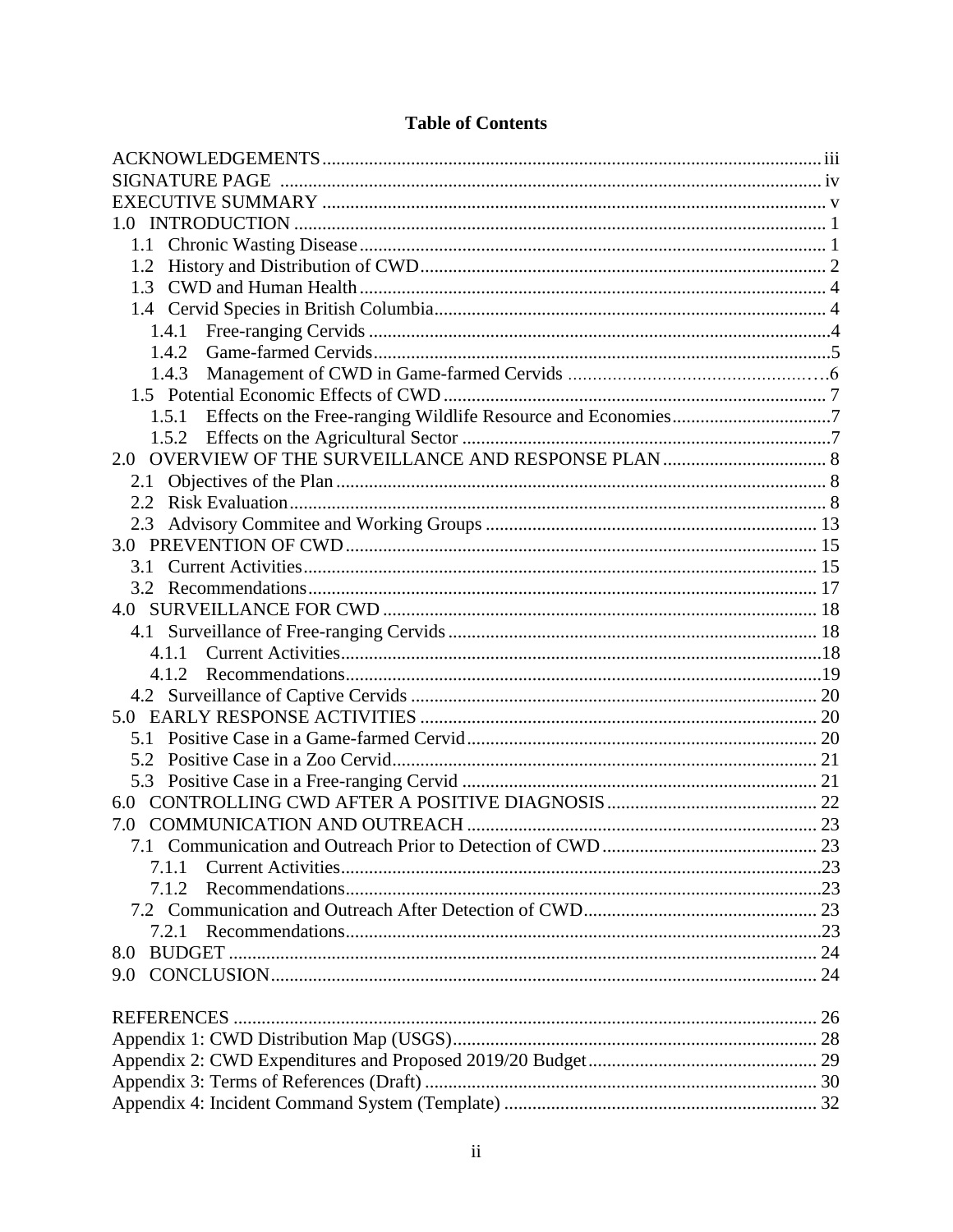### ACKNOWLEDGEMENTS

We would like to acknowledge the following for their contributions to this document: Tyler Stitt and Stefan Iwasawa from the Centre for Coastal Health for reviewing and updating the plan in October 2018, the Ministry of Agriculture and the Canadian Food Inspection Agency for their input on provincial and federal game farm and Chronic Wasting Disease (CWD) management, Elena Garde and Helen Schwantje for authoring the original B.C. CWD Plan in 2007, Michael J.R. Miller for his expertise and collaboration, and the members of the provincial CWD Advisory Committee, the Regional CWD Working Groups, and many volunteers across the province that have donated much time and effort to keep CWD out of B.C.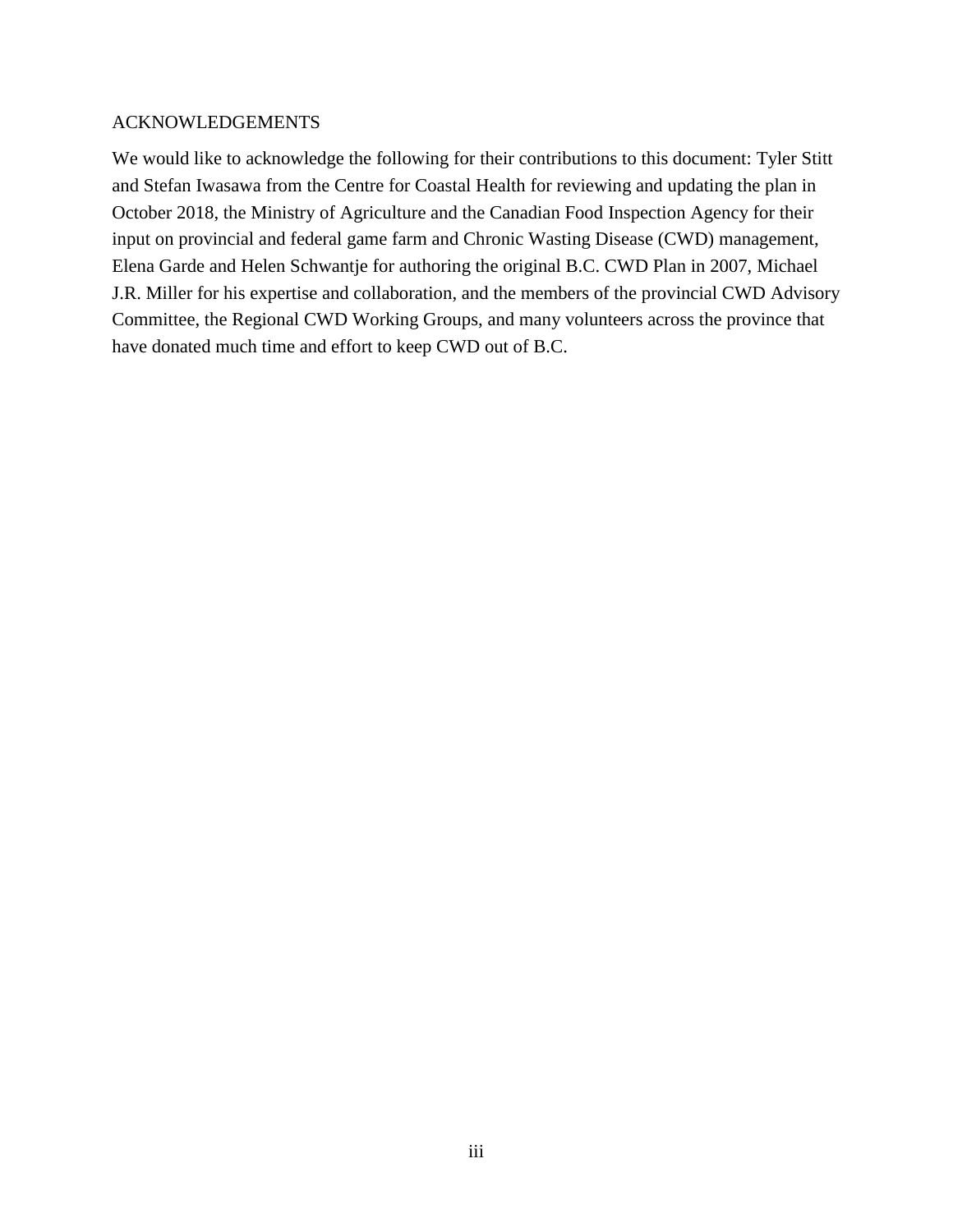SIGNATURE PAGE

# **A Surveillance and Response Plan for Chronic Wasting Disease in British Columbia**

**Prepared by the BC Wildlife Health Program** 

**June 2019**

\_\_\_\_\_\_\_\_\_\_\_\_\_\_\_\_\_\_\_\_\_\_\_\_\_\_\_\_\_\_\_\_\_\_\_\_\_\_\_\_\_\_\_\_ \_\_\_\_\_\_\_\_\_\_\_\_\_\_

Approved by:

Michael Burwash June 12, 2019

Acting Director, Wildlife and Habitat Branch Date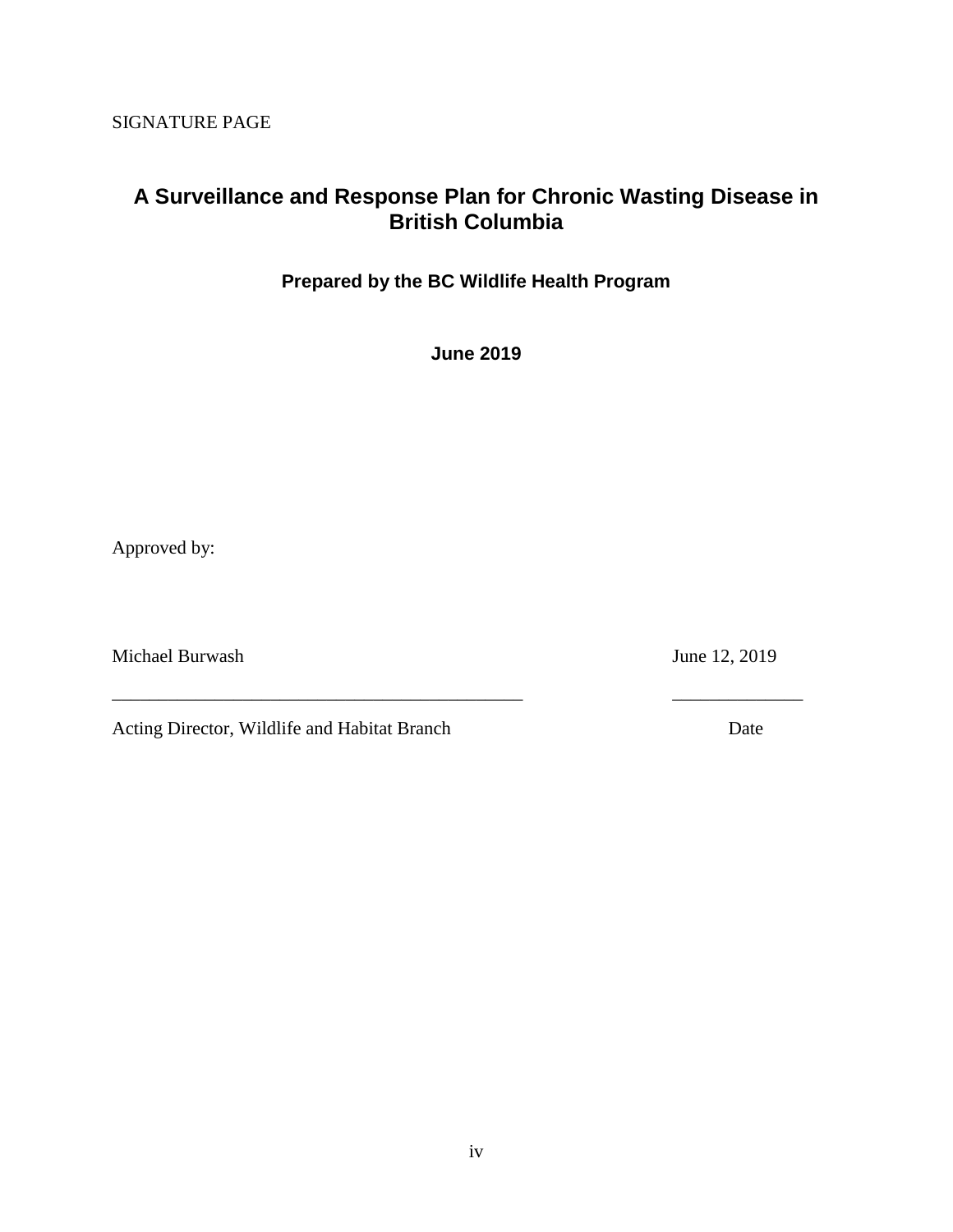#### EXECUTIVE SUMMARY

#### BACKGROUND

Chronic wasting disease (CWD) is an infectious and degenerative disease of the central nervous system that affects species of the deer family (cervids). CWD belongs to a family of diseases called transmissible spongiform encephalopathies (TSEs). TSEs are caused by abnormal proteins called "prions", and include diseases such as bovine spongiform encephalopathy (i.e. "mad cow disease"), scrapie in sheep and goats, and Creutzfeldt-Jakob disease in humans. These diseases rarely cross species and there is no direct evidence that CWD is transmissible to humans. In later stages CWD results in weight loss, behavioral changes, drooling and poor coordination. CWD is fatal in all cases. Although many details about the disease remain unknown, much has been learned through research and experience over the last 3 decades.

The origin of CWD is unknown. The disease was first detected in captive mule deer (*Odocoileus hemionus*) in a Colorado research facility in 1967, and in the free-ranging mule deer population in the 1980s. It has since been confirmed in captive and free-ranging elk (*Cervus Canadensis*), white-tailed deer (*Odocoileus virginianus*), mule deer, and moose (*Alces alces*) in 24 US States and 2 Canadian provinces (Alberta, and Saskatchewan), captive elk in South Korea, captive red deer (*Cervus elaphus*) in Quebec, free-ranging moose, reindeer (*Rangifer tarandus*) and red deer in Norway and free-ranging moose in Sweden and Finland. CWD has not yet been detected in British Columbia (B.C.).

Economic impacts of CWD are difficult to measure, but could be far-reaching for both farmed and free-ranging cervid resources in B.C. A decline in sales of hunting licences, sporting goods, lodging and tourism related activities following CWD introduction in free-ranging populations has been documented in other jurisdictions. The costs and resources required for provincial and federal agencies to deliver response activities are significant.

#### CWD SURVEILLANCE AND RESPONSE PLAN

The development and implementation of the "Surveillance and Response Plan for Chronic Wasting Disease in British Columbia" (The Plan) is a high priority for the provincial Wildlife Health Program of the Ministry of Forests, Lands, Natural Resource Operations and Rural Development (FLNRORD). The Plan addresses prevention, surveillance and early response in the event of a positive diagnosis, providing a framework for the B.C. Wildlife Health Program to work with staff, stakeholders and governments (other ministries, federal government, First Nations, advisory committee, regional working groups and others). The purpose of the Plan is to: present the risk of CWD for B.C.; delineate operational roles in CWD prevention,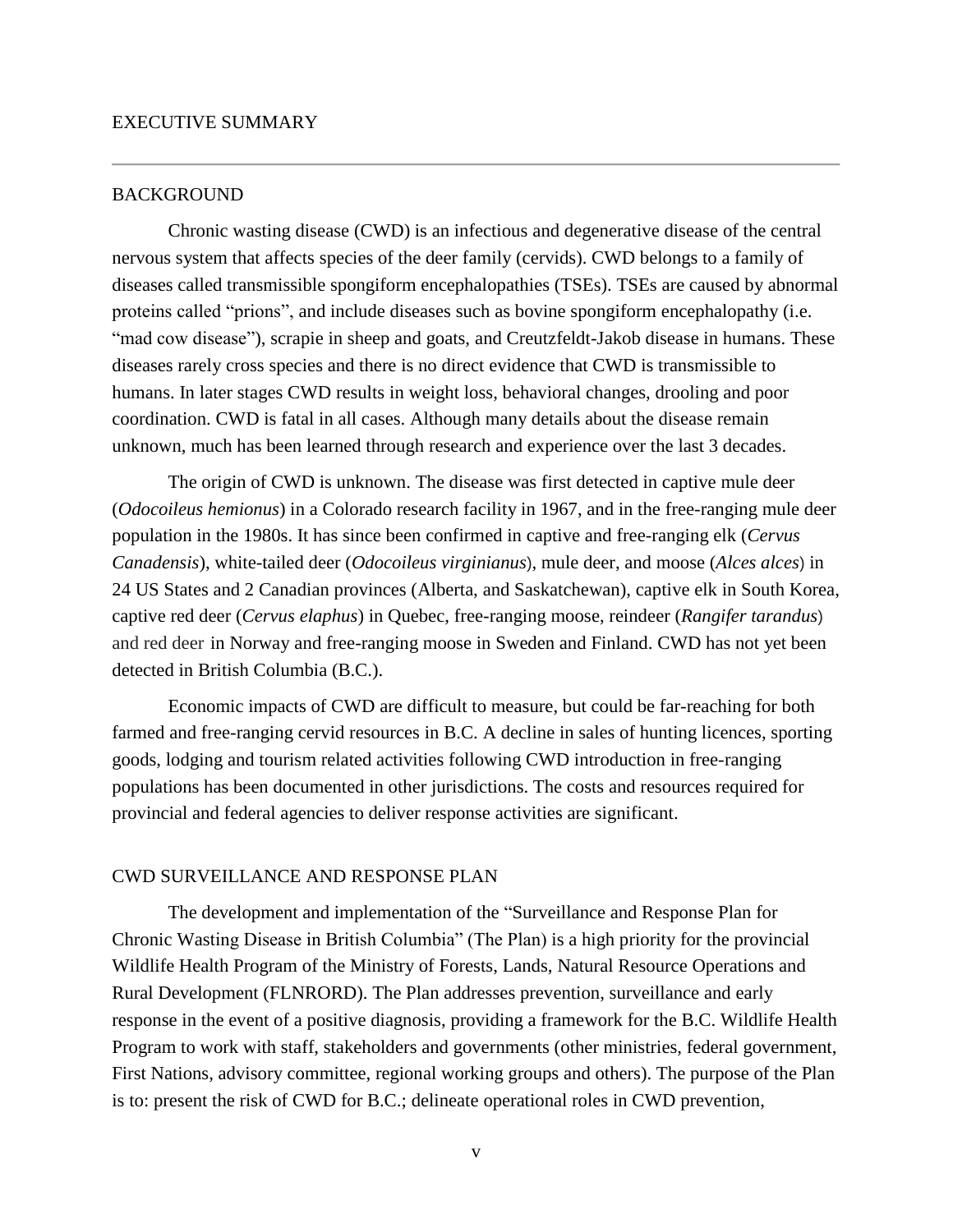surveillance and response; guide implementation of strategies and actions; and identify and respond to local and provincial concerns. The Plan will be dynamic and responsive as new information becomes available.

The most significant risk factor for the entry of CWD to B.C. is human importation of an infected cervid carcass or tissues, or contaminated plant material, such as hay or grain seeds, from an area affected by the disease. These materials can shed infectious prions into the environment (soil) where they persist, resistant to any practical method of destruction, and have the potential to infect healthy cervids that come into contact with them. The closest cases of CWD to B.C. occur in South Central Alberta as well as the recent discovery of CWD in the North Central counties of Montana. CWD surveillance in Alberta wildlife shows the disease moving westward towards the BC border.

Surveillance is a critical component of disease detection. Since 2001, the B.C. Wildlife Health Program has conducted surveillance and outreach activities in target areas of the province, and has assessed potential risks and methods of CWD entry into B.C. Outreach has focused on the hunting public and First Nations communities to increase awareness and promote surveillance.

CWD presentations are delivered by Wildlife Health Program staff to various audiences, including the British Columbia Wildlife Federation (BCWF), First Nations and staff. Outreach materials and online resources are updated and distributed annually. Research extension and other communications are developed as needed to disseminate new research findings and to address concerns about human health risks.

In the event of a positive diagnosis of CWD in a free-ranging cervid in B.C., the Provincial Wildlife Veterinarian will take the lead role in coordinating the response. The first step will be to confirm the positive diagnosis. Once the positive diagnosis is confirmed, the Wildlife Veterinarian will communicate and consult widely before initiating targeted sampling of cervids within the area of concern to confirm species affected, spatial distribution and disease prevalence (proportion of animals affected within a population). The CWD Advisory Committee and regional working groups will advise on response efforts based on geographical area and species of concern, and will assist in the dissemination of information as appropriate. Response efforts will be revised as new information becomes available. Eradication will be the goal. If eradication is not possible, efforts will refocus on preventing the spread of CWD into new areas and managing cervid populations to maintain low disease prevalence.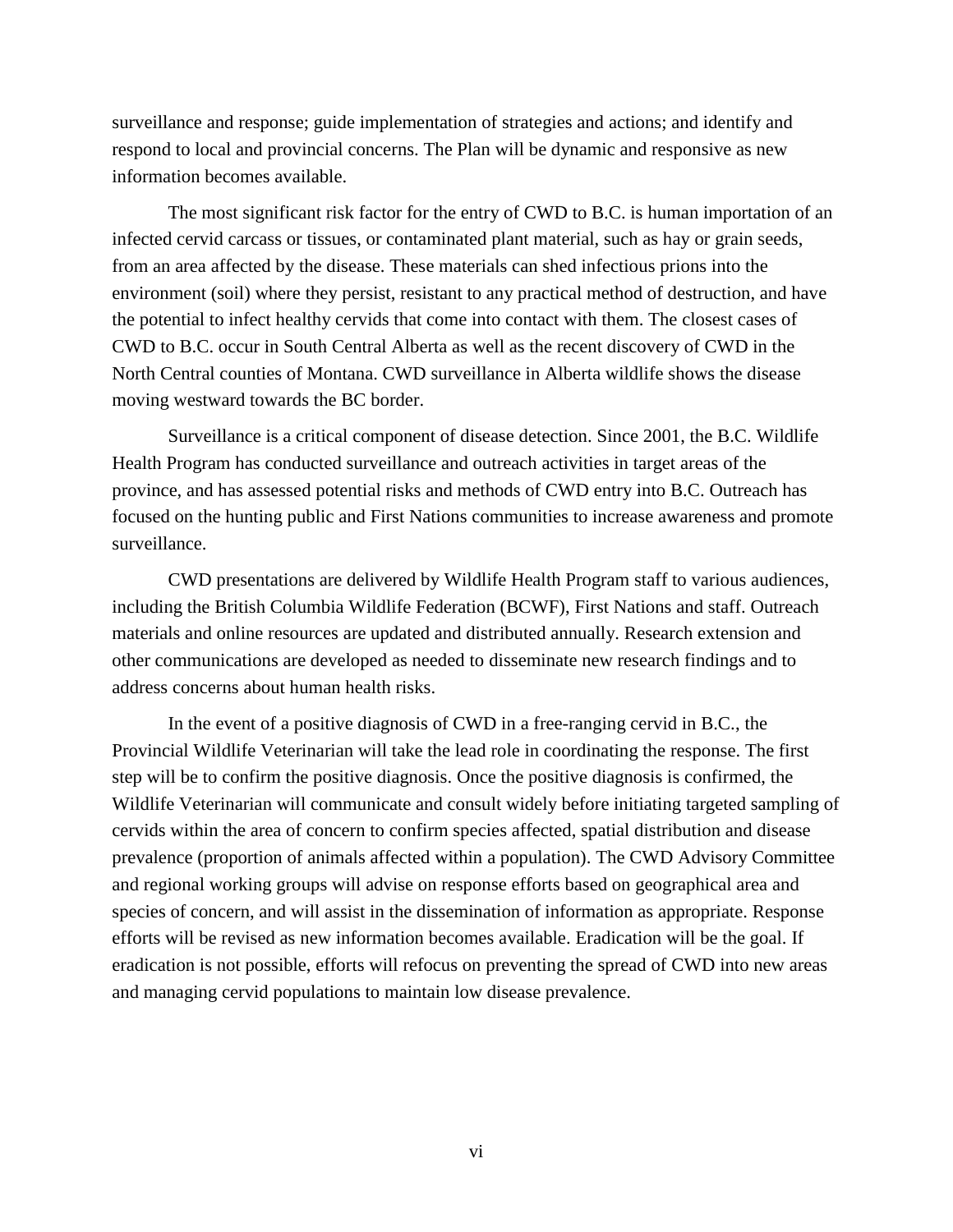### **CONCLUSION**

CWD is considered to be the most important free-ranging cervid management issue in North America. The disease can reduce cervid populations, has negative socio-economic implications and potential public health concerns. Experts recommend comprehensive regional and national strategies for CWD surveillance and management with particular emphasis for CWD-free jurisdictions to focus on prevention. Additional research is also critical to improve understanding of the disease and will support decision making and management actions. Currently there are very limited options available to effectively mitigate the impacts of CWD however if CWD reaches B.C. the circumstances here may be very different relative to the experiences of other jurisdictions.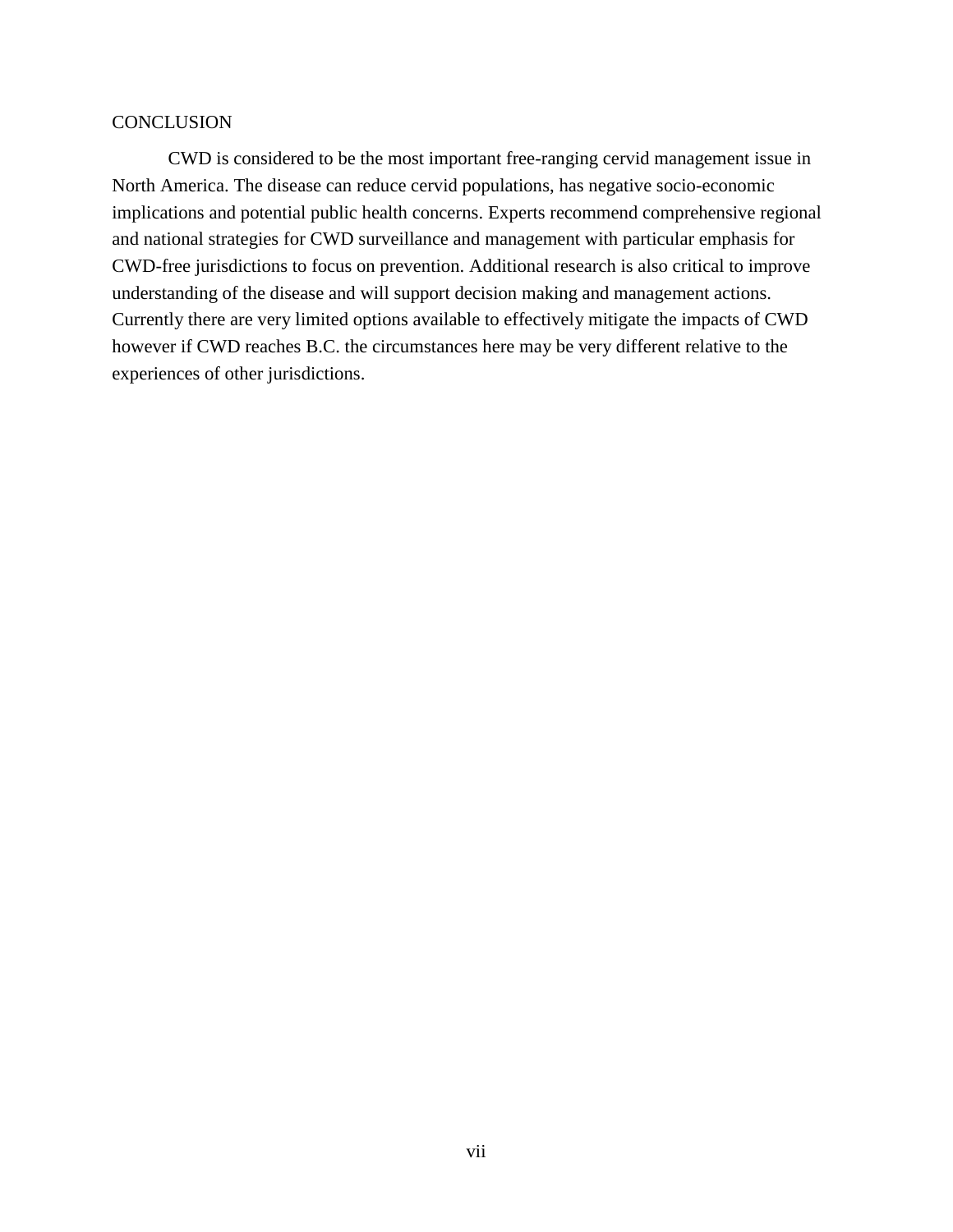### 1.0 INTRODUCTION

1.1 Chronic Wasting Disease

Chronic wasting disease (CWD) is a fatal infectious disease of cervids (species of the deer family). It is of increasing importance to wildlife managers, public health officials, agriculture, national and international trade, and communities that depend on a healthy and sustainable wildlife resource.

CWD belongs to a group of neurologic diseases known as transmissible spongiform encephalopathies (TSEs), which include bovine spongiform encephalopathy (BSE) or "mad cow disease", scrapie in domestic sheep and goats, and Creutzfeld-Jacob disease in humans. All TSEs are caused by altered cellular proteins called "prions." Prions accumulate in all tissues, but appear to concentrate in the central nervous system and lymphatic tissue. TSEs tend to be species-specific, meaning they are not readily transmitted from one species to another; however, cross-species transmission of CWD has been documented in research settings (Race et al 2014, Kurt and Sigurdson 2015, Moore et al 2017, Czub et al 2017).

After initial infection, signs of CWD may not become apparent for months to years but animals will shed the infectious agent throughout the course of the disease. Early signs of CWD include gradual weight loss and changes in behavior. In later stages drooling and difficulty swallowing, increased drinking and urination, depression, muscle trembling and poor coordination leading to stumbling may be seen. The long incubation and lack of reliable diagnostic tools in live animals makes this disease difficult to detect early. The disease is fatal in all cases and there are no known vaccines or treatments for CWD.

Infected animals shed prions through saliva, urine and feces. Unlike other TSEs, CWD can be transmitted through direct contact with infected animals or through the environment (soil) and shared resources (water, food) contaminated with CWD prions. Decomposing infected carcasses or body parts can also deposit prions in the environment. Prions have been shown to bind to soil particles and to the surface of plants, contributing to their persistence in the environment. Prions can also be uptaken by plants and infect animals that consume the plant material. Infectivity of prions in the environment can persist for years, even in the absence of infected animals. Without a practical method to test soils and plants, the potential for disease exposure from a contaminated environment presents a complex challenge for monitoring and controlling new introductions and spread of the disease.

The diagnosis of CWD can be made only through microscopic examination of the brain stem (obex) and lymphoid tissues of the head (tonsils and lymph nodes) to visualize the abnormal prion accumulations. Live animal testing, which involves the microscopic examination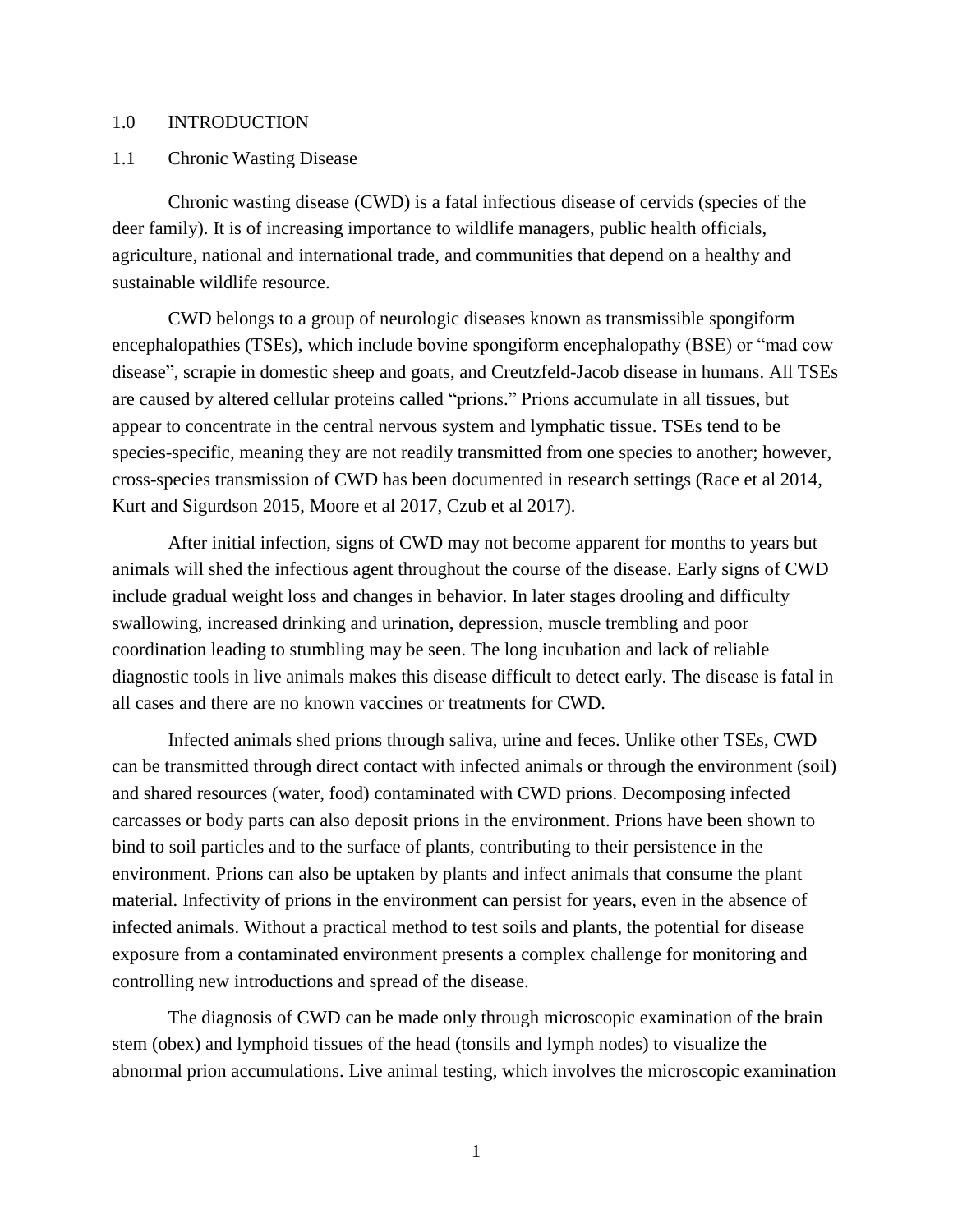of rectal or tonsil lymphoid tissue biopsies, is less reliable and has limited management applications.

### 1.2 History and Distribution of CWD

The origin of CWD is unknown. The disease was first detected in captive mule deer in a Colorado research facility in 1967, and determined to be a TSE in 1978. Between 1981 and 1990, CWD was diagnosed in free-ranging populations of elk, mule deer, and white-tailed deer in areas of Colorado and Wyoming. The first diagnosis of CWD in Canada was a retrospective diagnosis in 1981 of a mule deer that had died at the Toronto Zoo in 1978.

In 1996, Canada had its first positive diagnosis of CWD, in a game-farmed elk in Saskatchewan. In response, the province of Saskatchewan initiated a surveillance program in free-ranging deer through the submission of hunter samples and clinical suspects. The first report of CWD in a free-ranging mule deer in Saskatchewan occurred in 2000. Between 1997 and 2017, Saskatchewan tested 46,449 free-ranging cervids, of which 575 have been confirmed CWD positive. The majority of CWD cases in free-ranging cervids have been in mule deer (79%), followed by white-tailed deer (19%), elk (2%) and moose (0.2%). Hunter samples from the 2017 hunting season had a disease prevalence of 10.3% (78 of 754 samples). The Saskatchewan management response was to reduce the density of free-ranging deer herds in specific areas, reduce artificial congregations of deer in high-risk areas, and sample to confirm the number and distribution of infected deer.

In 2002, CWD was diagnosed in two elk farms and one white-tailed deer farm in Alberta. All animals on the three farms were destroyed and tested, but no additional cases were identified. Sampling of free-ranging deer in the area of the infected game-farms was conducted by provincial wildlife authorities in the same year, and no positive wild cervids were identified in the surrounding areas. However, CWD was diagnosed for the first time in a free-ranging hunterharvested deer in Alberta in September of 2005. The Alberta government responded with a rapid cull and salvage operation to reduce deer densities and increase surveillance. Unfortunately, mitigation efforts since 2008 have not had the same level of political and public support. From 2005 to 2017, Alberta has tested over 60,000 free-ranging cervids, and has confirmed CWD in 919 free-ranging cervids. Hunter samples from the 2017/18 hunting season had a disease prevalence of 5.2% (327 of 6340 samples), primarily in male mule deer. In 2013, Alberta detected the first case of CWD in moose in Canada from an area endemic for CWD and a high density mule deer population. The first recorded case of CWD in a free-ranging elk in Alberta occurred in 2016.

A myriad of factors, both natural and anthropogenic, have contributed to the spread and increase in disease prevalence of CWD in North America (Miller and Fischer 2016). One such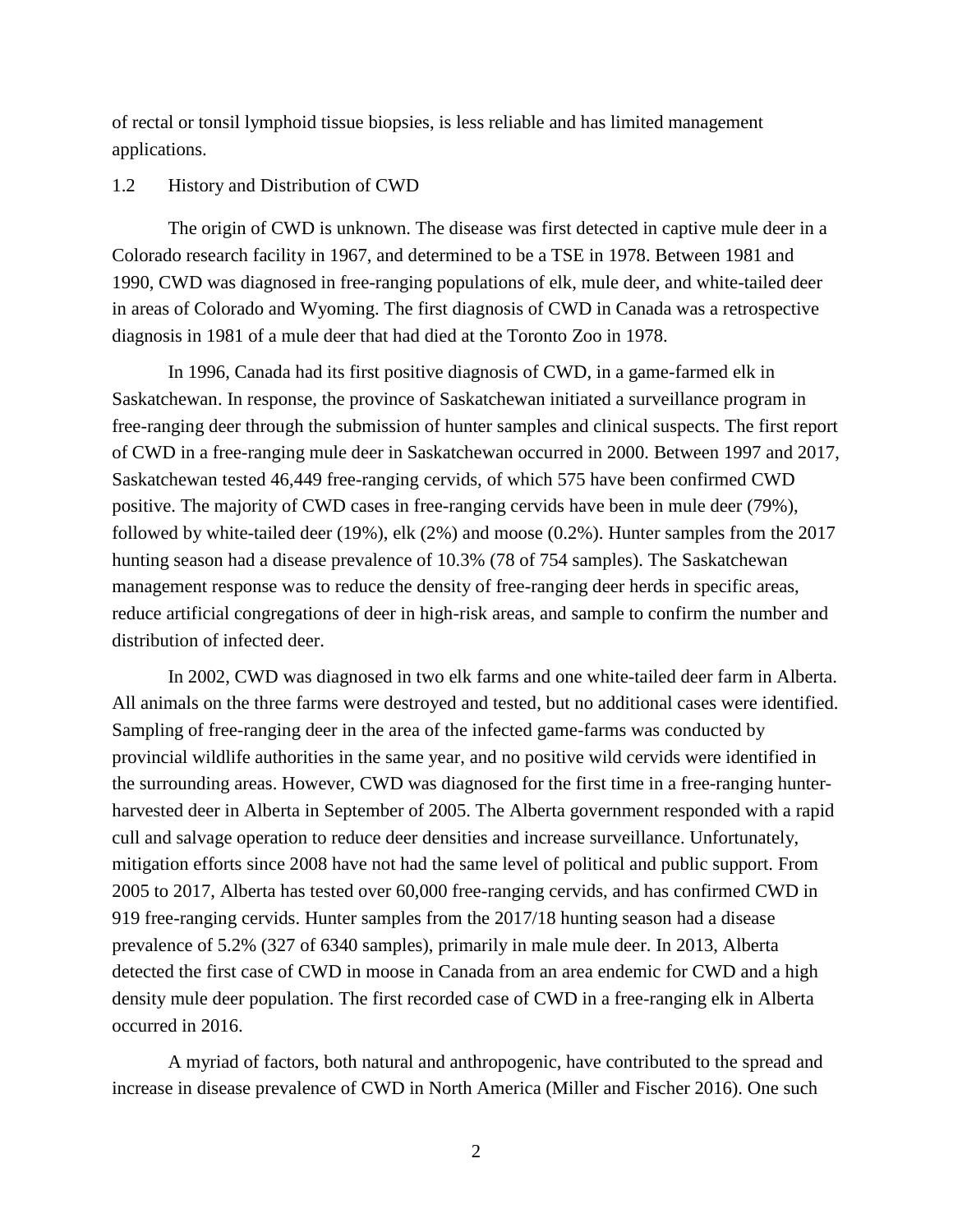factor that has contributed significantly to the spread of this disease has been the movement of live infected animals, and many Canadian cervid game-farms have been affected in this way. Since 2000, the CFIA has destroyed thousands of farmed cervids including animals on infected farms and trace-out animals. A federal disease control program was initiated in 2000 and CWD became reportable under the *Health of Animals Regulation* in 2001. B.C. does not farm native cervid species and therefore has not been impacted by game farming practices. B.C. does, however, farm a small number of fallow deer (*Dama dama*) and reindeer.

As of September 2018, CWD has been confirmed in captive and free-ranging elk, whitetailed deer, mule deer and moose in 24 US States, 2 Canadian provinces (Alberta, Saskatchewan), captive red deer in Quebec, captive elk in South Korea, free-ranging moose, reindeer and red deer in Norway and free-ranging moose in Sweden and Finland. CWD is currently recognized as endemic in free-ranging cervid populations in parts of Alberta and Saskatchewan. CWD has not been recognized in fallow deer in a natural setting. In Europe, the first cases of CWD were recognized in free-ranging reindeer and moose in Norway in 2016. The finding of CWD in reindeer has implications on the conservation and disease susceptibility of North American caribou, as reindeer and caribou are considered to be the same species.

B.C. is considered to be at low risk for having CWD. The Province has never permitted captive farming of native cervid species, and has prohibited the import of live native cervid species into the province since 1991. Steps have also been taken to reduce the risk of CWD introduction via infected cervid tissues or biological material making their way into the environment. In 2010, B.C. enacted a regulation prohibiting the import of high risk tissues (head, hide, hoof, spinal column, internal organ or mammary glands) from cervids harvested outside the province. In 2018, a regulation was introduced that prohibits the use of any cervid part or derivative (i.e. scents) sourced from outside of B.C., for the purpose of hunting or trapping. The spread of CWD through natural animal movement is relatively slow, but the import of tissues or materials containing infectious prions is a real and imminent threat.

Although CWD is not known to occur in this province, it has been recognized in an increasing number of jurisdictions across the continent. See current CWD distribution from the US Geological Survey National Wildlife Health Centre (Appendix 1). The practicalities of managing wildlife diseases in general, and the unique characteristics of CWD specifically, make the prospects for complete control and eradication unlikely in any region where it has been established in a free-ranging population, New York being the only exception with an and aggressive and rapid response to spill over from an affected captive herd. The ongoing challenges of managing this disease in wildlife populations make it prudent for B.C. to proactively manage for CWD. This Plan is a framework for a complete and concise surveillance and response strategy to proactively prevent and/or mitigate the occurrence and negative impacts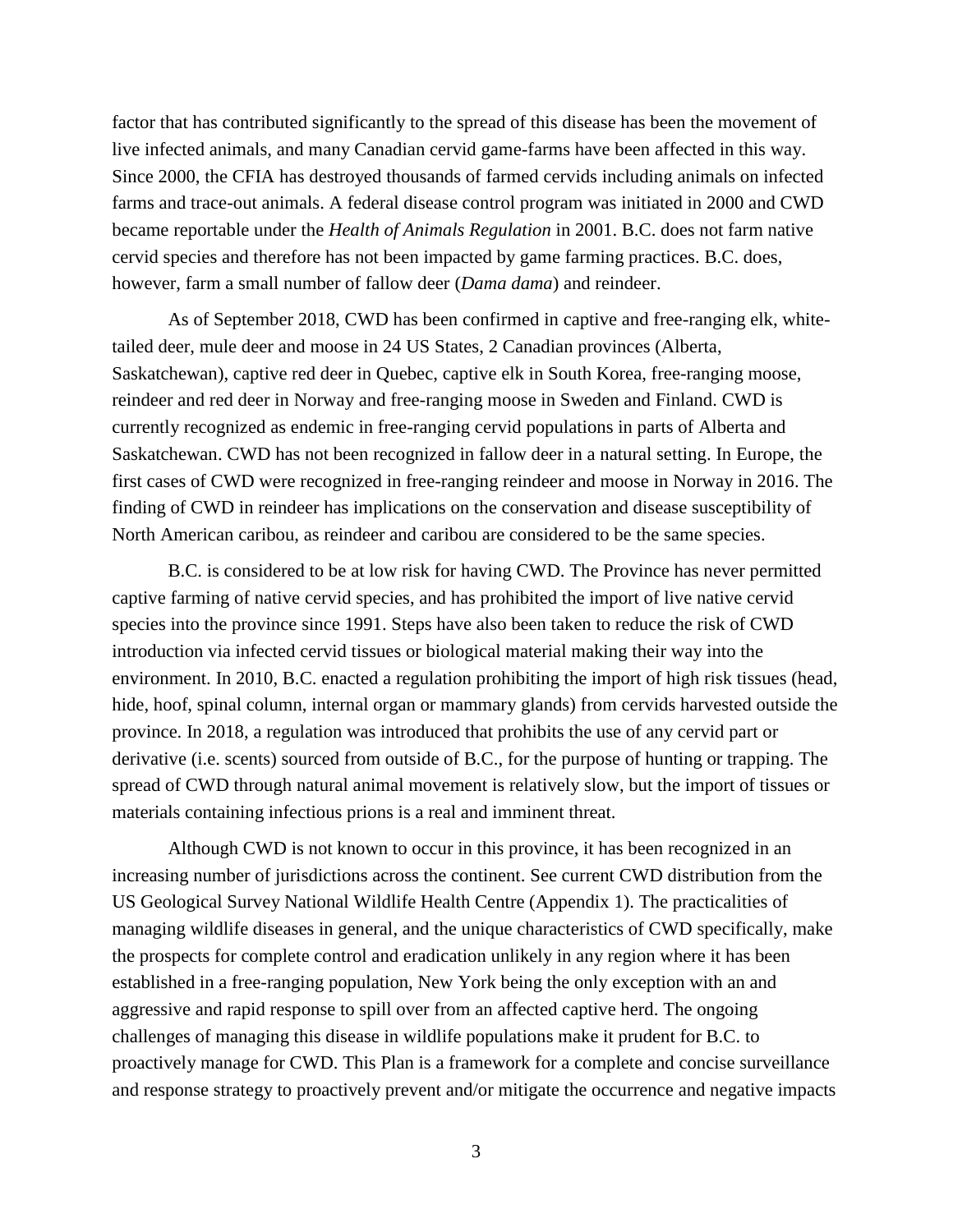#### of CWD in B.C.

#### 1.2 CWD and Human Health

Although prion diseases are rarely transmitted between species, research has demonstrated that CWD can be transmitted to non-humans primates, among other mammal species, under certain conditions. The findings, however, have been inconsistent. The Canadian Food Inspection Agency (CFIA) documented CWD transmission to macaque monkeys by oral administration of CWD positive deer muscle and brain tissue (Czub et al 2017). In contrast, the findings of Race et al (2018) did not demonstrate disease transmission to macaque monkeys by similar means of exposure. There is still no direct evidence that CWD can infect humans, and there have been no reported cases of human CWD. As a precautionary measure the World Health Organization, Health Canada, and other health authorities strongly recommend that all products from animals suspected or known to be infected with a prion disease not be used for human consumption. Hunters that harvest cervids from areas where CWD has been reported are encouraged to take precautions when handling carcasses. Hunters are asked to avoid handling the brain, spinal cord, eyes, tonsils, spleen or lymph nodes and are asked to leave these high risk tissues at the kill site. Hunters should have the animal tested (this is mandatory in most CWD affected areas) and to wait for a negative result before consuming any part of the animal. In B.C., First Nations communities that engage in traditional harvest practices in neighbouring jurisdictions and the use of hunted cervids tissue (such as brain for tanning) may be subject to unique risks. Outreach and awareness in First Nations communities is therefore essential to ensure safe harvest, handling, and consumption practices.

#### 1.4 Cervid Species in British Columbia

#### 1.4.1 Free-Ranging Cervids

The management of free-ranging cervids in B.C. is under the jurisdiction of the Ministry of Forests, Lands, Natural Resource Operations and Rural Development (FLNRORD). Freeranging cervids are found in all of B.C.'s nine wildlife management regions and include Rocky Mountain elk, Roosevelt elk, moose, mule deer, black-tailed deer, white-tailed deer, and woodland caribou.

Ecosystem changes are believed to have significant effects on wildlife populations through, among others, changes in immunity and the resulting ability of individual animals to overcome disease. Today, the major challenges facing wildlife managers are related to everincreasing human activities that affect the quality, fragmentation, and availability of habitat; particularly climate change, urban development, forestry, agriculture, hydroelectric projects, and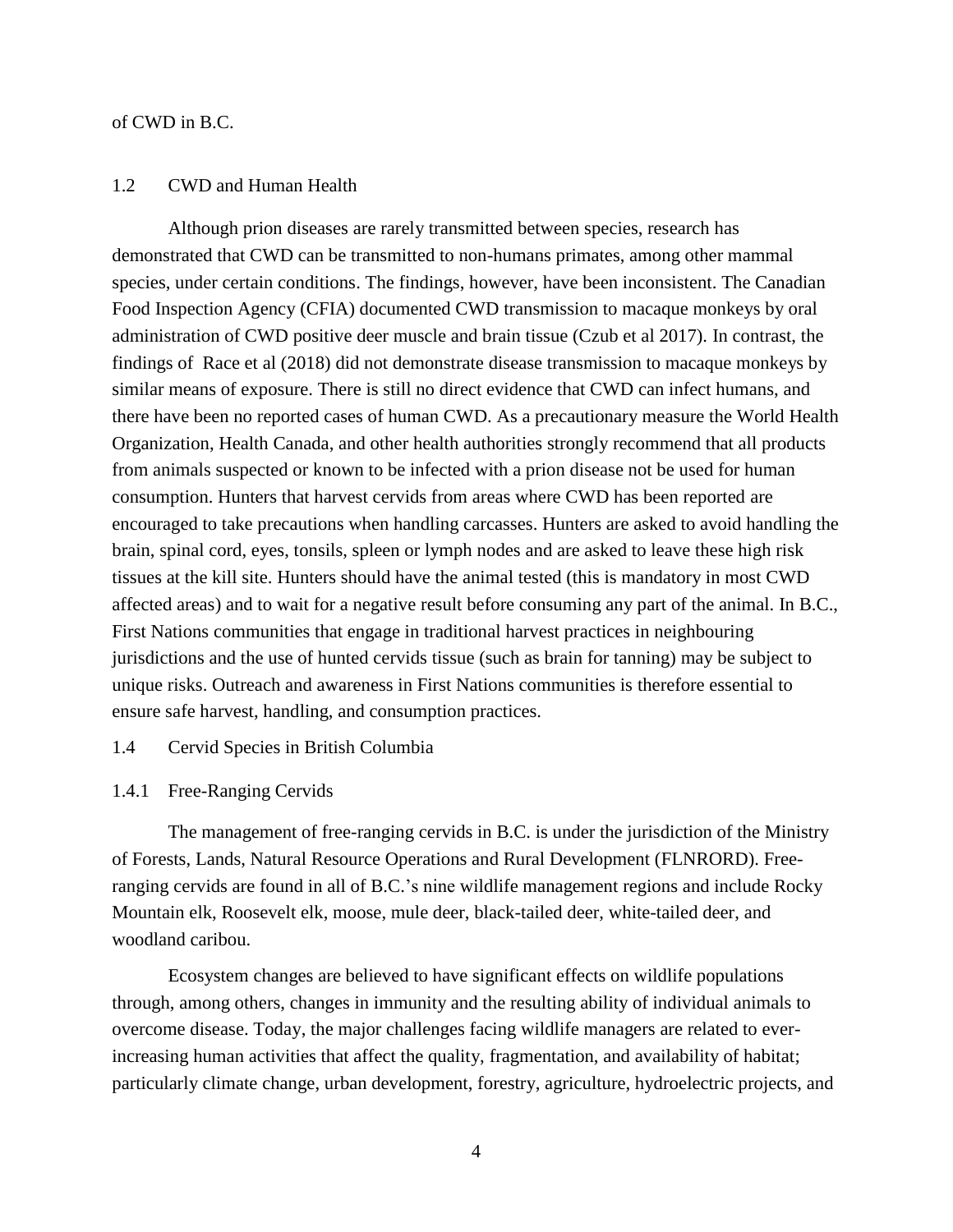mining. The cumulative impacts of these changes to the landscape present unique stressors to ecosystems and wildlife populations.

The wide variety and generally plentiful populations of free-ranging cervids in B.C. are a highly valued natural resource. Unfortunately, some species and populations are in decline many herds of woodland caribou, for example, are now considered endangered or threatened. Hunters play an important role in the management of cervid populations through regulated harvests and rely on healthy wild cervids as an important food source. First Nations rely on this resource for food as well as for cultural and ceremonial purposes. Wildlife viewing continues to be a growing and important sector of the tourism industry. Consumptive and non-consumptive users of cervids must have confidence in the general health of B.C.'s free-ranging cervid populations. The introduction of CWD to B.C. cervids would seriously jeopardize the province's ability to manage these populations, and would negatively affect communities and economies that rely on the resource.

### 1.4.2 Game-farmed Cervids

Game-farming in B.C. was approved for fallow deer (and bison) in May 1987 and reindeer in February 1988, and remains restricted to these species. No native cervids are farmed in B.C. For the purposes of this Plan, only fallow deer and reindeer will be discussed. Bison are not part of the cervid family, and CWD transmission has not been documented in this species. As of October 2018, a single reindeer farm (with 11 animals originally from Ontario) and 10 fallow deer farms (with a total of 442 animals) remain in operation in B.C. The B.C. game-farming industry has experienced substantial declines over the last couple of decades. In 1997 the B.C. inventory for fallow deer was 15,000 animals on 64 farms and 200 reindeer on 19 farms.

B.C. has strict regulations governing licensing, housing, transport, slaughter, and import and export of game-farmed cervids. Management of game-farms in B.C. is under the jurisdiction of the B.C. Ministry of Agriculture, and game farms are required to comply with regulations for domestic farm animals such as those outlined in the *Livestock Act*, the *Animal Disease Control Act*, the *Waste Management Act*, and the *Meat Inspection Act*. Game-farmed animals are not considered wildlife unless they are at large for more than 30 days, or are escaped animals posing an immediate threat to property, or to other animals, humans, or wildlife. Animals at large then fall under the jurisdiction of FLNRORD under the *Wildlife Act*.

The requirements to acquire a license for farming fallow deer or reindeer in B.C. include an application to the Ministry of Agriculture that provides details of legal land location and title, number of animals projected, breeding stock supplier and building plans and design for the facility, including fencing type and manufacturer. The specifics are reviewed in accordance with government regulations and policies, and a license is granted following a successful site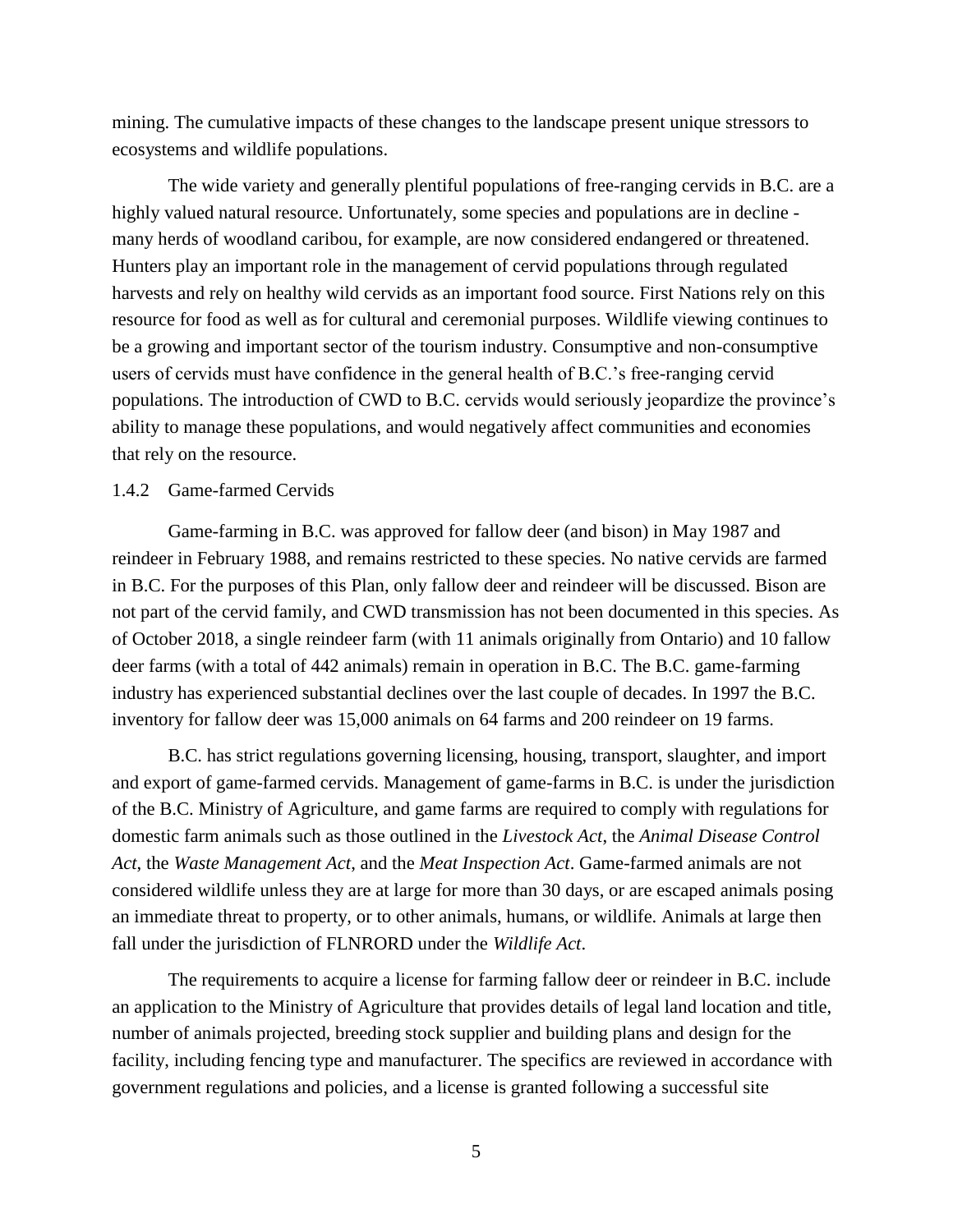inspection. The license is renewed annually, provided that annual inventory and game-farm transaction reports are submitted.

It is the responsibility of licensees to obtain permission and the appropriate approvals from both the federal and provincial governing bodies before transporting cervids across a provincial border. All provincial import restrictions are under the jurisdiction of the provincial ministries of Agriculture and FLNRORD and may differ from those of the CFIA. The CFIA does not distinguish between native and non-native cervids, and may permit a producer to transport elk from Alberta to B.C. However, FLNRORD prohibits transport of all live native cervids into the province and will not issue a permit for such shipments.

All farmed/captive cervids moved in Canada (either intra- or inter-provincially) require a CFIA Cervidae Movement Permit, which is issued only after an accredited veterinary certification of a negative status for tuberculosis and brucellosis has been provided. In addition, the herd must not be under investigation or quarantine for CWD. For cervids moving directly to inspected slaughter, a Cervidae Movement Permit is still required but the requirement for negative TB and brucellosis status is waived. To import cervids into Canada from another country, the licensee must obtain a federal import certificate that meets the official certification requirement of the importing country (Canada).

Transport of game-farmed cervids between farms or to slaughter facilities within B.C. currently does not require a provincial permit. The buyers and sellers are required to have valid game-farm licenses, and the animals must be identified with an approved B.C. registration ear tag. The movement must also be recorded on a Transaction Report. The movement of zoo or wildlife park cervids onto game-farms is not permitted unless special permission is obtained from the Ministry of Agriculture.

#### 1.4.3 Management of CWD in B.C. Game-farmed Cervids

There is currently no mandatory testing program for cervids in B.C. The CFIA has developed the Canadian Chronic Wasting Disease Voluntary Herd Certification Program (VHCP) for interested producers across Canada, the objective of which is to provide owners with an elite herd status with respect to CWD. The level at which a herd is certified depends on the length of time that the herd has been participating in the program. By meeting the requirements of registration to the VHCP producers are eligible for compensation for animals ordered destroyed as well as a full disease investigation conducted by the CFIA.

Any premises on which cervids are kept are eligible to apply for entry into the program, and all cervids on the premise must be enrolled in the program. Compliant producers' herds advance in status each year until they reach the fully certified level. Non-compliant producers either fail to advance to the next level or their certification is suspended. This program requires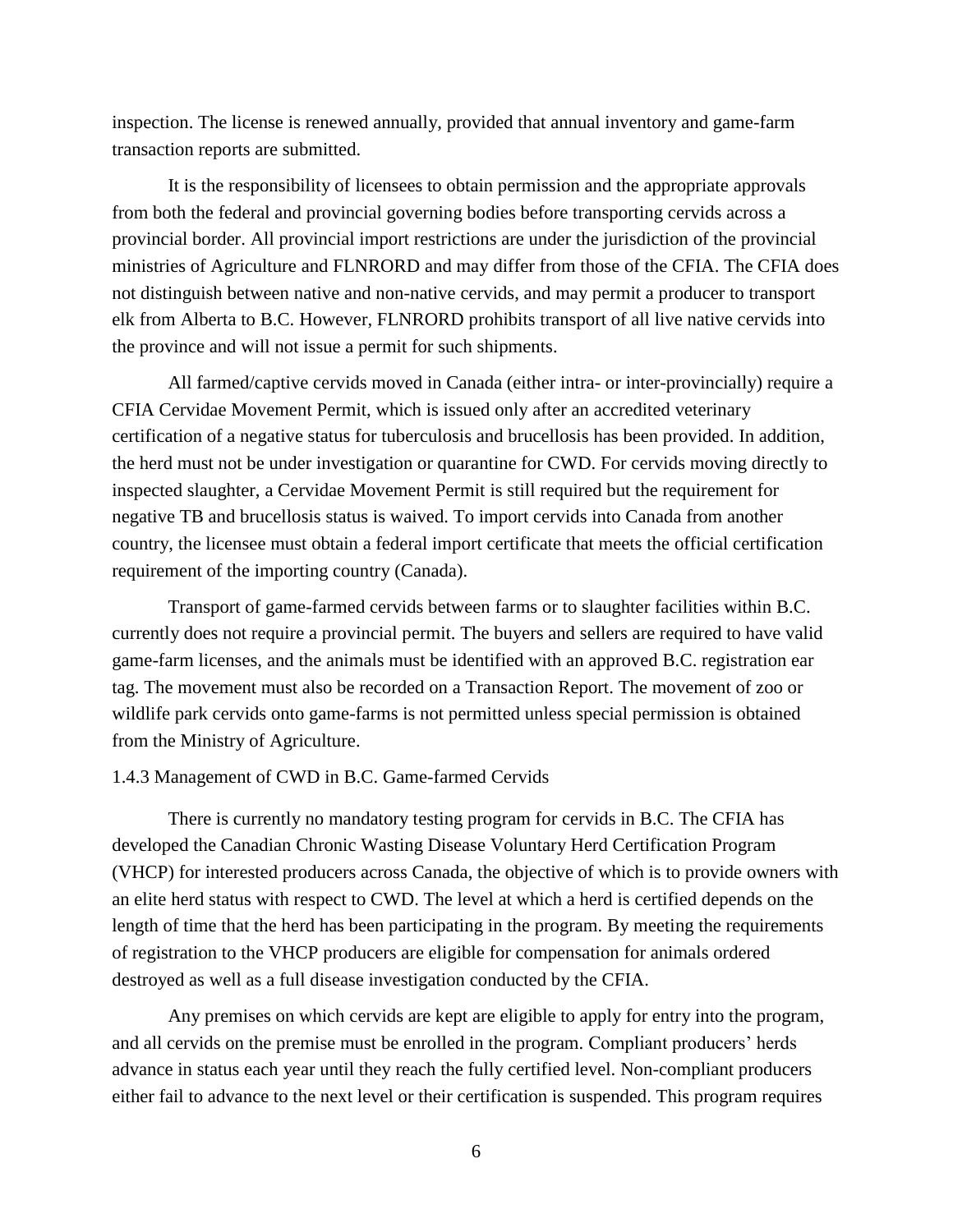that a regional administrator and status assessor be appointed for a province. In Alberta and Yukon, the provincial Ministry of Agricultureculture authority and Territorial government have taken on this role, respectively. The Canadian Sheep Federation has assumed this responsibility for Saskatchewan, Manitoba, Ontario and Quebec. B.C. and the Atlantic provinces currently have no farms participating in the VHCP.

### 1.5 Potential Economic Effects of CWD

### 1.5.1 Effects on the Free-ranging Wildlife Resource and Economies

A CWD outbreak would have far-reaching impacts on B.C.s free-ranging cervid resources, with implications at the international, national, provincial, municipal, local, and personal levels. The revenue generated from wildlife-associated recreation is important to many stakeholders, communities and conservation efforts. Surveys and questionnaires used to evaluate the effect of CWD on hunting practices indicated that hunter confidence drops when infectious diseases such as CWD are diagnosed in a free-ranging cervid population of the respective jurisdiction. In the US, economic losses due to declines in hunting-related activities (e.g. license and sporting goods sales, lodging, tourism) have been documented to occur after a CWD diagnosis in an area (Bishop 2010). In addition to these short-term effects, the long term effects of a CWD epidemic may include population declines in some cervid species (DeVivo 2015, Edmunds et al 2016). In any event, the costs and resources required for provincial and federal agencies to deliver response activities would be significant.

### 1.5.2 Effects on the Agricultural Sector

CWD has gained international attention, in part because it is a prion disease related to BSE. However, accurately determining the economic impacts of CWD on the Canadian gamefarming industry is confounded by several other concurrent factors. Drought, bovine tuberculosis, BSE-related international trade bans and restrictions between 2003 and 2005, and bans on the export of antler velvet to Korea, all negatively impacted Canadian game-farming. While farming in some areas declined dramatically, other farms successfully diversified to accommodate changing markets.

Potential restrictions to the movement and import of plant material (as applied by Norway) present implications to agriculture and range management practices and economies. The sourcing of hay for livestock or grain seeds for crops may be impacted as these products, if contaminated with prions, have the potential to introduce the disease to new areas.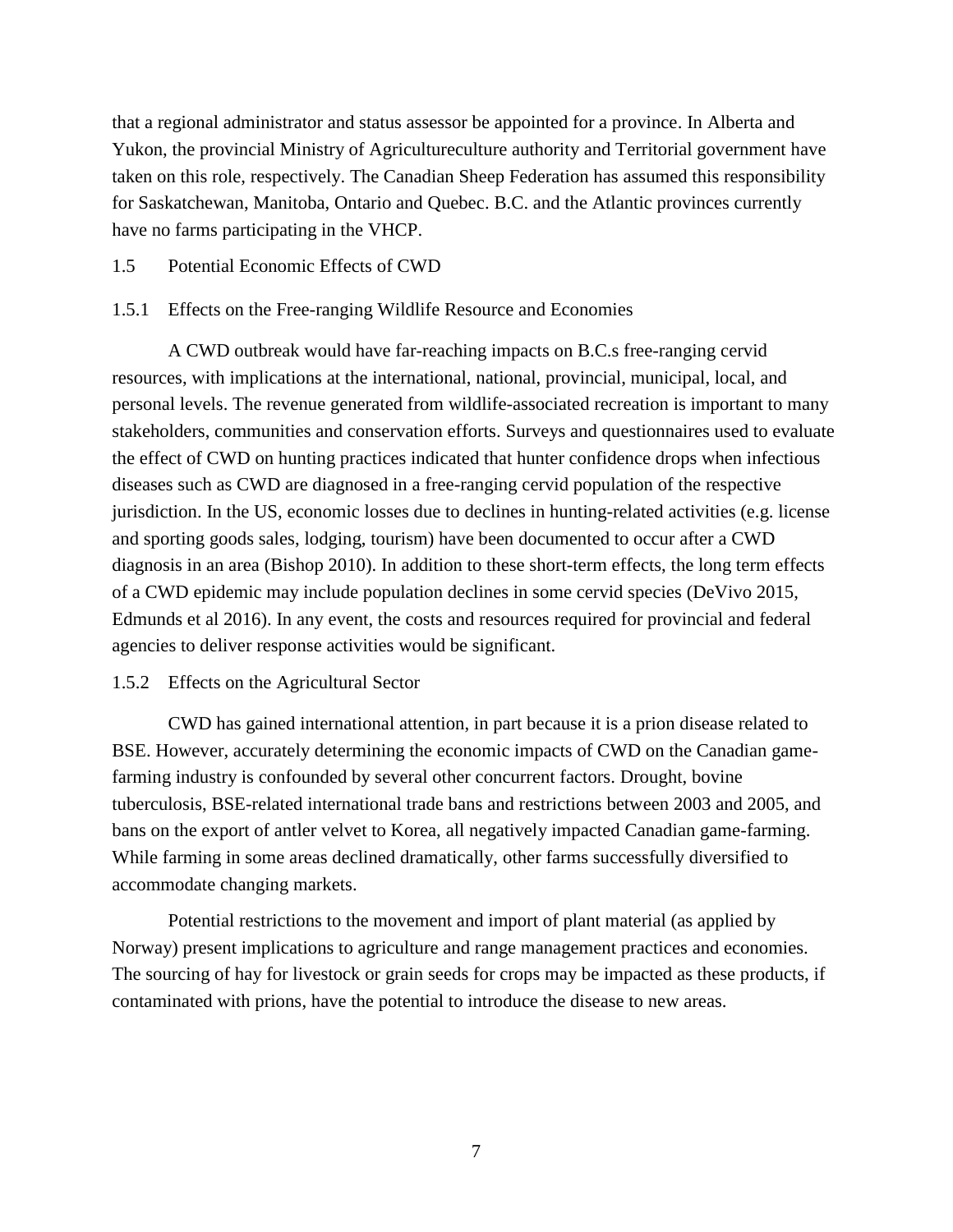### 2.0 OVERVIEW OF THE SURVEILLANCE AND RESPONSE PLAN

The B.C. CWD Surveillance and Response Plan (the Plan) follows recommendations and guidelines from other CWD management plans, academic literature, risk assessments and technical reports, with special attention paid to the Montana CWD Management Plan (2018) and the Association of Fish and Wildlife Agencies (AFWA) Technical Report on Best Management Practices for CWD (Gillin and Mawdsley 2018). The Plan will be dynamic and responsive as new information becomes available and will be updated every 3 years to include new research findings and current disease distribution.

The Plan addresses prevention, surveillance and early response in the event of a positive diagnosis, providing a framework for the B.C. Wildlife Health Program to work with staff, stakeholders and governments (other ministries, federal government, First Nations, advisory committee, regional working groups and others). The purpose of the Plan is to: present the current risk of CWD to B.C.; delineate operational roles in CWD prevention, surveillance and response; guide the implementation of strategies and actions; and identify and respond to local and provincial concerns.

#### 2.1 Objectives of the Plan

The objectives of the Plan are to:

- 1. Guide the B.C. CWD Advisory Committee and regional working groups in prevention, surveillance and mitigation planning;
- 2. Provide strategies and actions to prevent disease entry;
- 3. Provide strategies and actions for surveillance and early detection;
- 4. Provide strategies and actions for outreach to increase awareness;
- 5. Provide strategies and actions for response to a positive CWD diagnosis;
- 6. Provide a plan for communications in the event of a positive CWD diagnosis; and
- 7. Provide budget requirements for Plan delivery.

### 2.2 Risk Evaluation

Recent research has contributed to a better understanding of transmission methods and the susceptibility of different species to CWD. Analysis of the risk of CWD in B.C. is based on the current understanding of CWD and will be reviewed and adapted as scientific understanding continues to grow. Several factors that influence the risk of exposure and disease transmission include: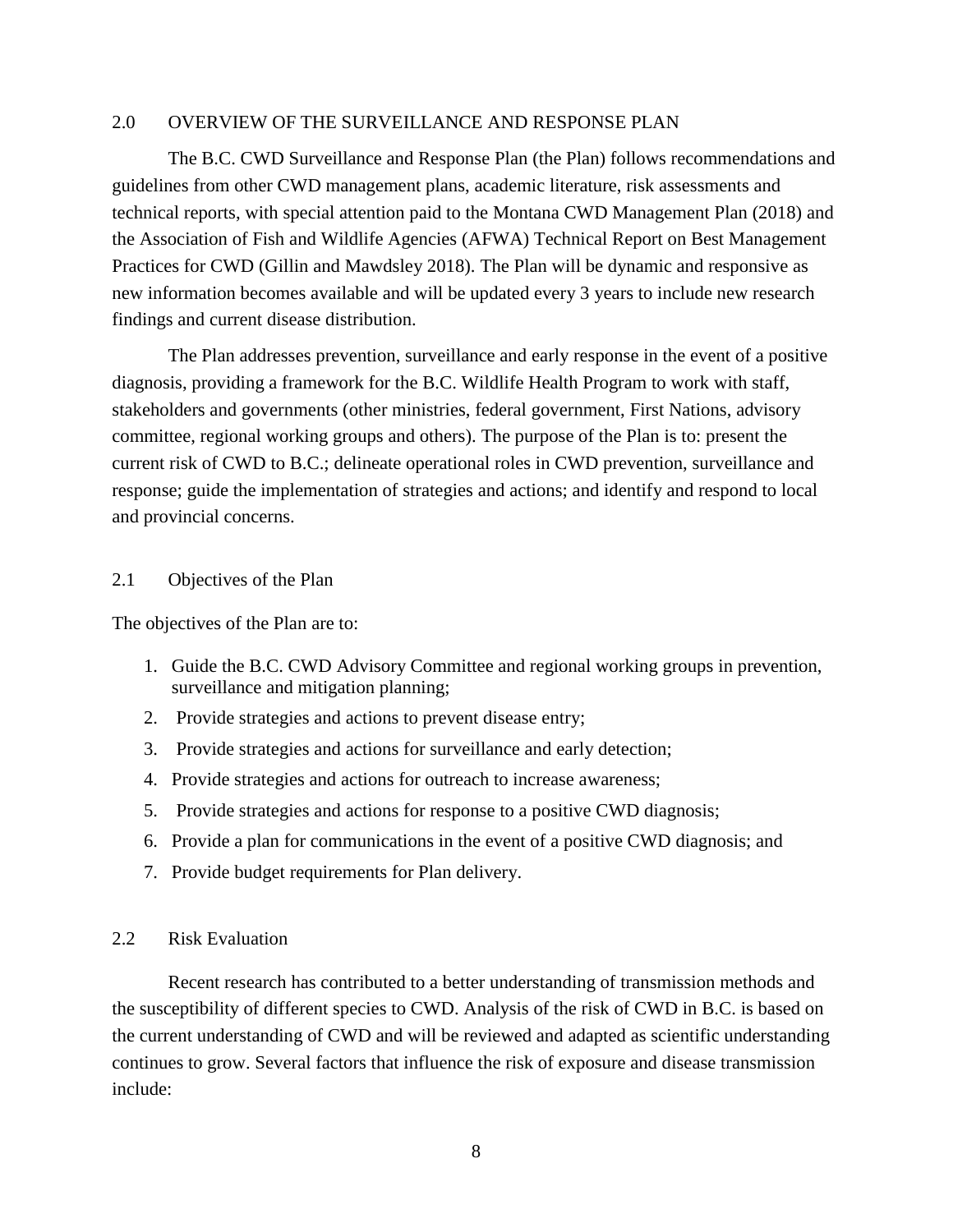- High density free-ranging cervid populations.
- Presence of native cervid game-farms.
- Proximity to CWD-positive free-ranging or game-farmed animals.
- Proximity to land with a history of CWD-positive animals.
- Import of potentially infected cervids or cervid parts from CWD affected areas.
- Use of cervid attractants or repellants containing cervid biological products.
- Import of potentially contaminated plant material (hay, grain, seeds) from CWD affected areas.
- Artificial aggregation of cervids through baiting, supplemental feeding, or other humanrelated activity.
- Low abundance of natural predators.
- Presence of contiguous habitat or migration corridors used by cervids.

B.C. is currently considered to be free of CWD and despite the continued spread; a qualitative analysis of the current risks in B.C. suggests a low risk for presence of the disease. There have been no positive cases since surveillance began in 2001, although statistical confidence is relatively low because of limited sample size. Some of the above-mentioned risk factors are present in B.C. and a detailed explanation of the current B.C. context is provided here:

- 1. High density free-ranging cervid populations
	- The distribution and density of free-ranging cervid varies annually and seasonally. For example, winters with deep snow can concentrate deer, elk and moose in higher densities especially if Ministry of Agriculturecultural crops are available.
- 2. Presence of native cervid game-farms
	- Native cervids are not game-farmed in B.C. and strict regulations control the movement of game-farmed animals into and out of B.C. to prevent introduction and transmission of cervid diseases. Although B.C. game-farmers do not routinely test for CWD, the few farms operating with captive reindeer (1) and fallow deer (10) are considered a low risk to native wildlife. Game-farmed cervids (fallow deer and reindeer) are rarely fed processed feeds, and the rendering of cervids is prohibited in B.C. Provincial Ministry of Agricultureculture regulations for gamefarm facilities include adequate fencing standards to prevent escape; however, double-fencing is not currently a requirement and fence-line contact between game-farmed cervids and free-ranging native cervids is probable. CWD has never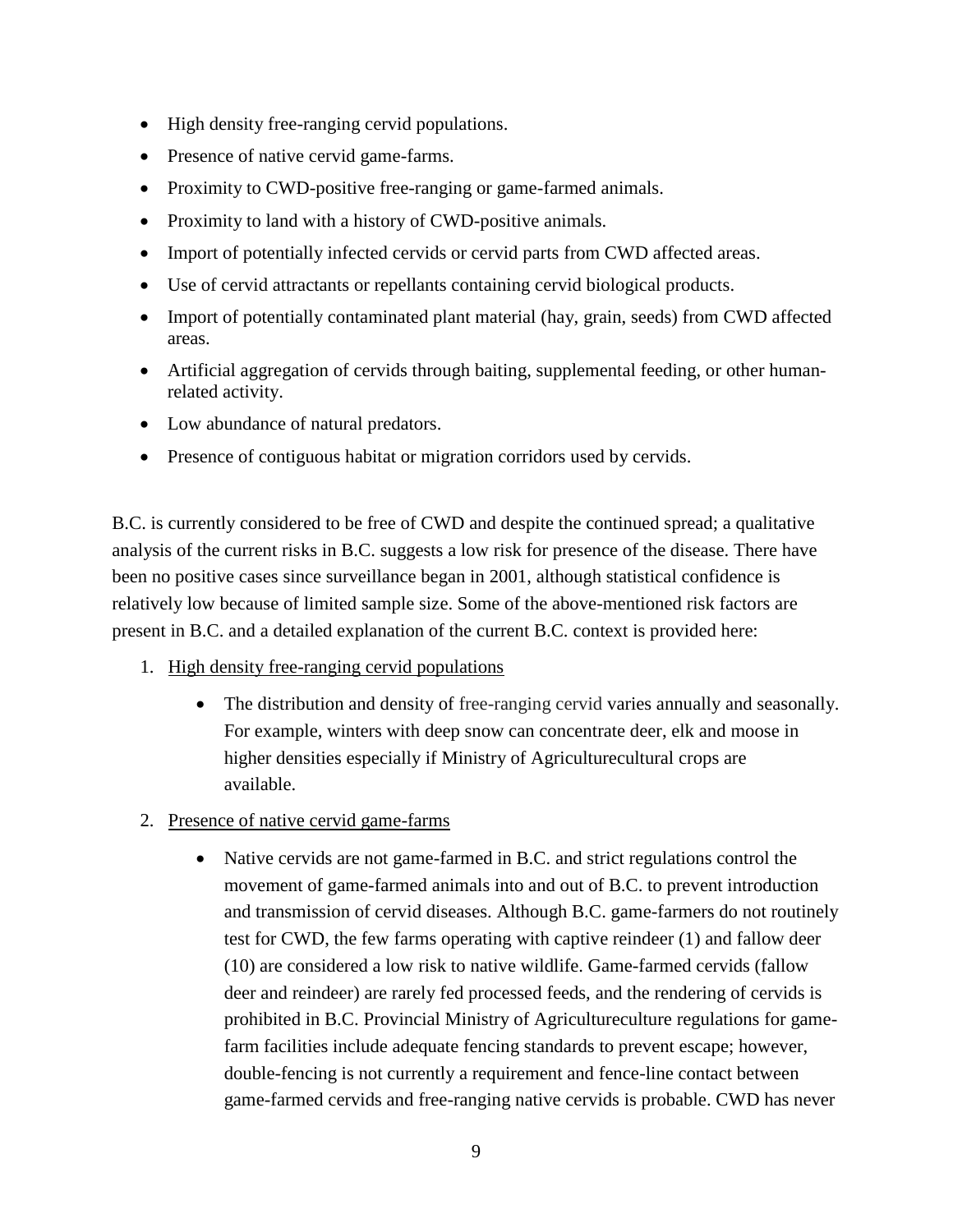been reported in fallow deer, and experimental transmission studies in fallow deer have been unsuccessful. CWD was recently reported in European reindeer, but has not been reported in North American caribou.

- Native cervid game-farms are present in Alberta and Montana. Some native cervid farms in Alberta are in close proximity to parts of the BC Peace Region. To date Alberta has detected CWD on 6 cervid farms, most recently in January 2018 on an elk farm. All cervids over one year of age that die on Alberta farms are tested for CWD; nevertheless, there is still the risk of disease transmission with escapes or fence-line contact.
- 3. Proximity to CWD-positive free-ranging or game-farmed animals.
	- The current level of risk of CWD introduction to B.C. as a result of natural animal movement is considered low despite the continued spread of the disease in freeranging cervids in Alberta and the new detection of CWD in Montana. Montana detected its first CWD-positive cases in free-ranging mule deer and white-tailed deer during surveillance efforts in October 2017 in the south-central part of the state. A hunter harvested mule deer also tested positive for CWD in the north central part of the Montana, approximately 50 kms from the US-Alberta border. Surveillance in 2018 has revealed several additional CWD positive cases from hunter samples. 26 positive cases in free-ranging cervids have been reported as of December 2018, most from the North Central region adjacent to the Alberta border. Montana has now reported CWD-positive areas in the central-north, central-south and western parts of the state and it is expected that new cases from new areas will continue to emerge. Although the risk of CWD introduction through natural animal movement is low, the risk of a CWD infected cervid carcass or tissue harvested from an affected area and brought back to B.C. is high. CWD has not been reported in any free-ranging cervids from Yukon, Washington State or Idaho.

### 4. Proximity to land with a history of CWD-positive animals

 After a CWD-positive cervid farm is depopulated, it is likely that the environment (soil) will remain contaminated with infectious prions from the urine and feces of infected animals for several years. New environments may also become contaminated by plant materials (grain seeds, hay) that contain infectious prions; even if there have been no CWD-positive animals present. Presumably, jurisdictions will have records and location information for farm lands affected by CWD so that steps can be taken to contain the infectious agents. However, there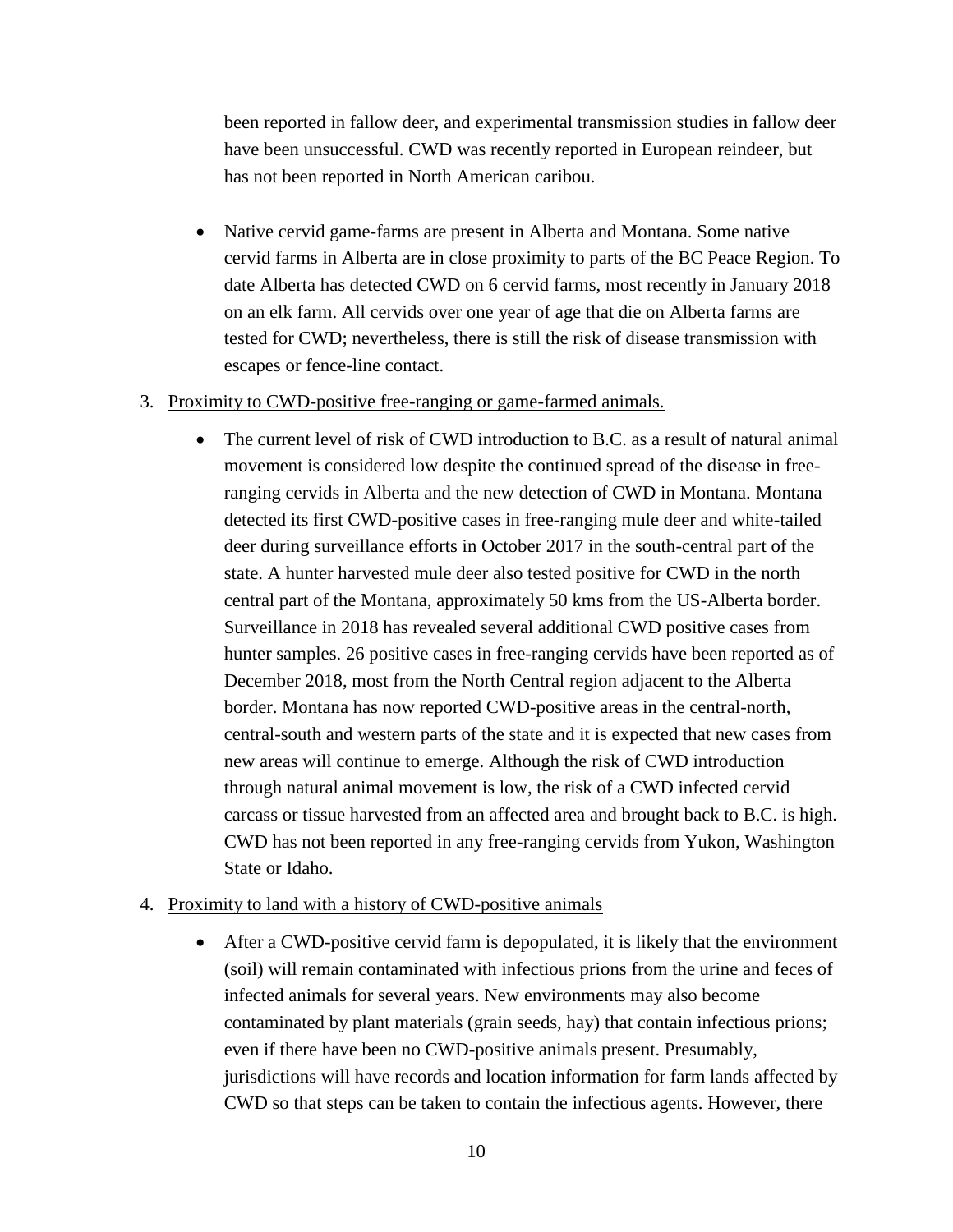are few, if any, procedures in place to track the movement of contaminated plant material and no practical way to test plant material or environments for the presence of prions.

- 5. Import of potentially infected cervids or cervid parts from CWD affected areas.
	- Importation of live native cervid species into B.C. has been prohibited since 1991. CWD was classified by the CFIA in 2001 as a reportable disease. This designation prohibits the import of native cervids to Canada from any US state with a history of CWD in its free-ranging population.
	- There has been an increase in the number of B.C. hunters returning with CWD positive meat harvested in areas affected with the disease. B.C. regulations prohibit the import of high risk tissues (brain, spinal cord, organs, lymph nodes) into the province and require hunters to process the animals before returning to B.C. and returning with only the meat (de-boned). Reports to the B.C. Wildlife Health Program however, indicate that carcasses continue to be unlawfully transported into the province and dumped in the environment. Insufficient outreach and education regarding the risk of tissues or materials containing prions has left B.C. vulnerable to the CWD prions making their way into the environment. First Nations communities may be at particular risk due to cultural uses of high risk tissues and traditions of hunting in neighboring jurisdictions. The resiliency of prions and the potential transmission pathways of CWD complicate management of the disease. An infected animal will shed prions through saliva, urine, feces and infected carcasses. Prions will persist in the environment for several years, possibly decades. The disease is transmitted through direct contact between animals as well as contact with contaminated environments and shared resources. Prions are extremely resistant to heat or any practical decontamination method, and are essentially impossible to remove once they have been introduced into an environment. Contaminated environments can be a source of infection to healthy animals in the absence of any sick animals.
	- Elk were translocated to B.C. in the early 1900s from Elk Island National Park in Alberta. A CWD surveillance program initiated by Parks Canada in 1996 for the Elk Island herd has found no evidence of CWD in this population. Other known imports of live cervids into B.C. include an illegal live shipment of captive-bred elk from Alberta to a B.C. slaughterhouse – all animals were seized and tested negative for CWD – and the occasional import of live animals into permanent captive display at zoos within BC. The temporary import and export of live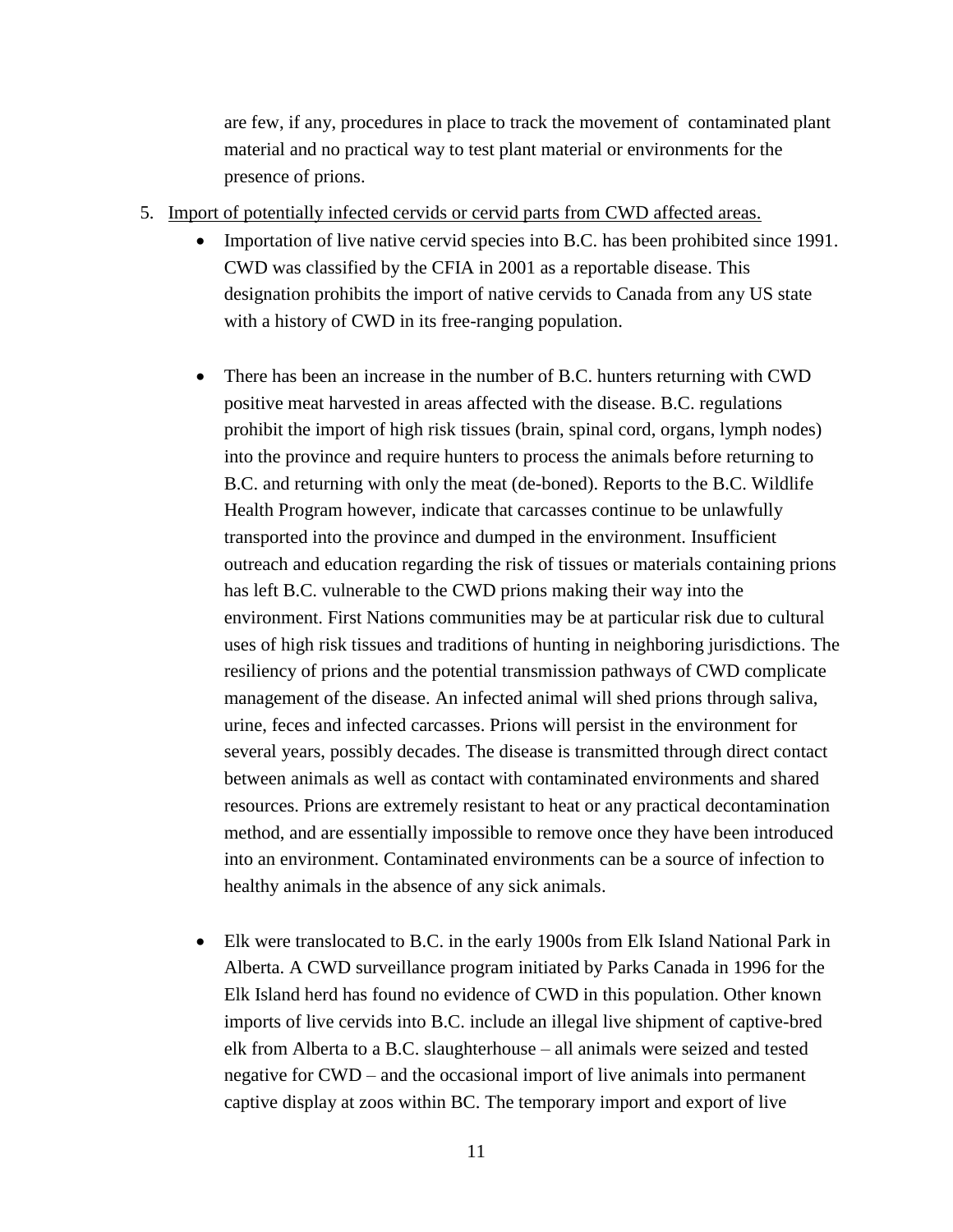cervids for possession for research purposes or for use in the movie industry has occurred infrequently. Translocations of woodland caribou have been carried out within B.C. for specific herd recovery purposes. Recent trials of short term translocations of urban mule deer have occurred in the East Kootenay region to evaluate the method as a mitigation and recovery tool. FLNRORD has existing Translocation Policy and Procedures to assist with risk analysis and mitigation. Some rehabilitation facilities in B.C. rear orphaned cervids and, at 6 months or more of age, release them to the wild. The CFIA Cervidae Movement Permit Policy controls the movements of cervids across the country.

### 6. Use of cervid attractants or repellants containing cervid biological products.

- Commercially available attractants and repellants containing biological material from cervids pose a risk of introduction. B.C. enacted a new regulation in 2018 that prohibits the use of any part or derivative of a cervid sourced from outside B.C., for the purpose of hunting or trapping. Prions can be present in urine or other biological material of an infected animal and could be a potential source of environmental contamination. These products are produced on captive cervid farms for hunting and pest control; unfortunately the industry is not well regulated in terms of where the material comes from and what it contains. There has yet to be a documented link that these material have been responsible for a new introduction, however there is no way to prove that this material is risk-free, so it is prudent to avoid their use in B.C. These products are also banned in Manitoba, Ontario, Yukon, and several US jurisdictions.
- 7. Import of potentially contaminated plant material (hay, grain, seeds) from CWD affected areas.
	- Research has demonstrated that plants can retain, uptake and bind to prions, and those prions were shown to be infective for several weeks (Pritzkow et al 2015). This has yet to be documented on the land, but the risk of potentially contaminated plant material cannot be ruled out as potential a source of CWD into new areas. With the unprecedented wildfires and the subsequent destruction of range land in B.C. in recent years, there has been a need to import plant material (i.e. feed sources) to support livestock. Feed that is used in supplemental feeding of wildlife also presents a risk. If this material comes from an area affected by CWD it could contaminate the environment with prions and become a source of disease introduction to B.C. Norway has not banned the import of hay from CWD endemic areas ion North America.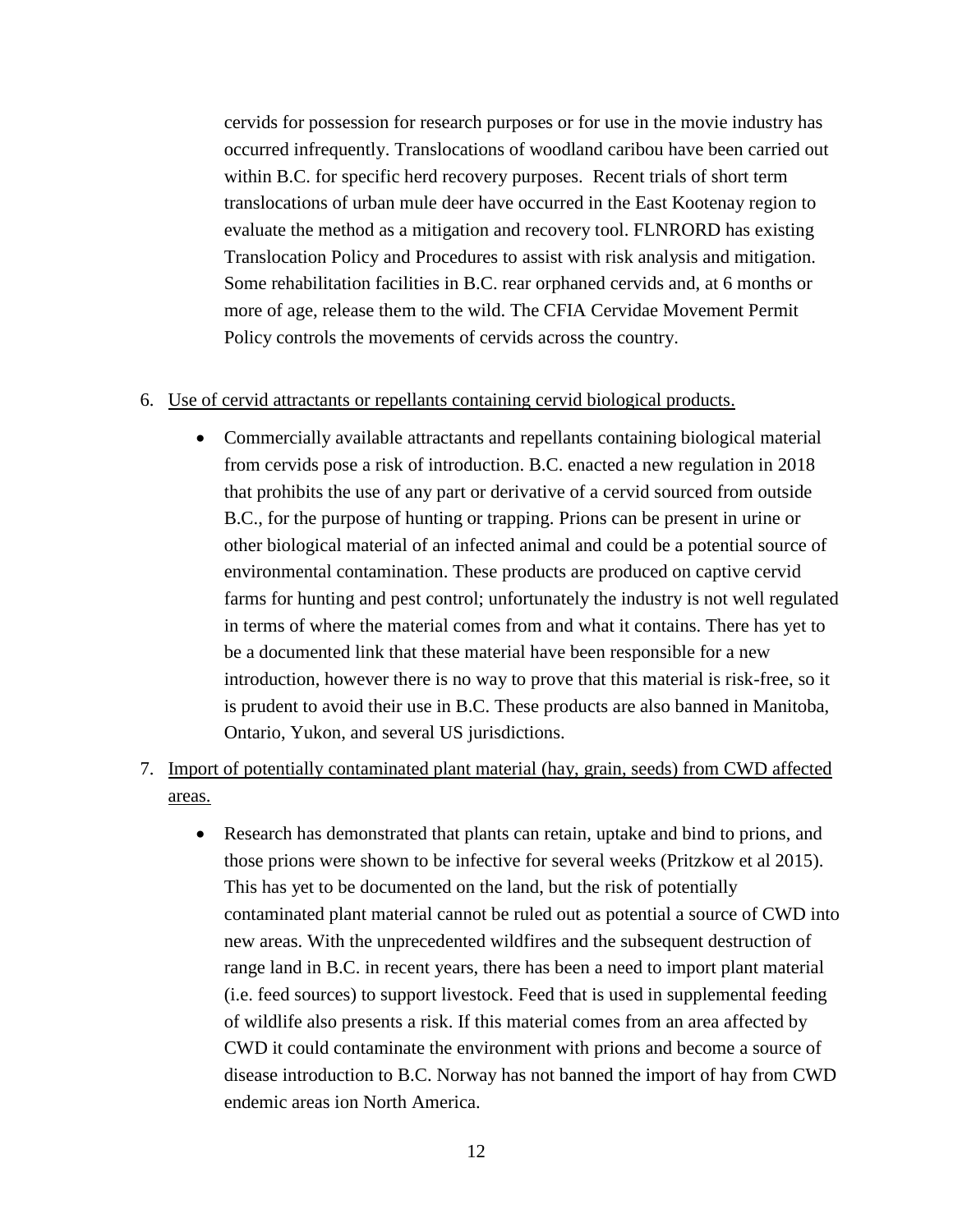- 8. Artificial aggregation of cervids through baiting, supplemental feeding, or other humanrelated activity.
	- Any activity that encourages the artificial aggregation of cervids and leads to an increase in animal density could increase the opportunity for disease transmission through direct contact between animals. When CWD is present in a population, the aggregation of animals may also lead increased environmental contamination or disease "hot spots" and potential exposure through contact with a shared food, water and the environment. Clear policy and regulatory tools are recommended to reduce the potential risks that baiting, supplemental feeding or other human– related activities present to cervid populations.

# 9. Low abundance of natural predators.

 B.C. has a full suite of native predators, perhaps more than any other jurisdiction. In general, the low abundance of natural predators would not be an issue in B.C., although specific localized areas, such as urban centers, maybe see reduction in predator density.

# 10. Presence of contiguous habitat or migration corridors used by cervids.

• The Rocky Mountains may act as a geographic barrier to cervid movement between B.C. and the CWD endemic areas of Alberta in the central eastern part of that province. Geographic barriers such as mountains are not present between the B.C. Peace Region and Alberta. Deer and elk theoretically cross provincial and international boundaries in localized migrations. In general cervids do not disperse or migrate over long distances (with the exception of some caribou populations) however some studies in the Peace and Kootenay regions have documented mule deer movement into Alberta. Research is needed to better understand how cervid movement patterns can affect CWD transmission and spread. There is a particular knowledge gap for cervid movements from CWD endemic areas in Alberta and Montana towards the direction of B.C.

# 2.3 Advisory Committee and Working Groups

A positive diagnosis of CWD in B.C. would affect human health, wildlife conservation, game-farming, Ministry of Agriculture, First Nations and hunting economies and lifestyles. A response plan must therefore be developed with the collaboration and integration of these relevant disciplines, programs, policies and perspectives.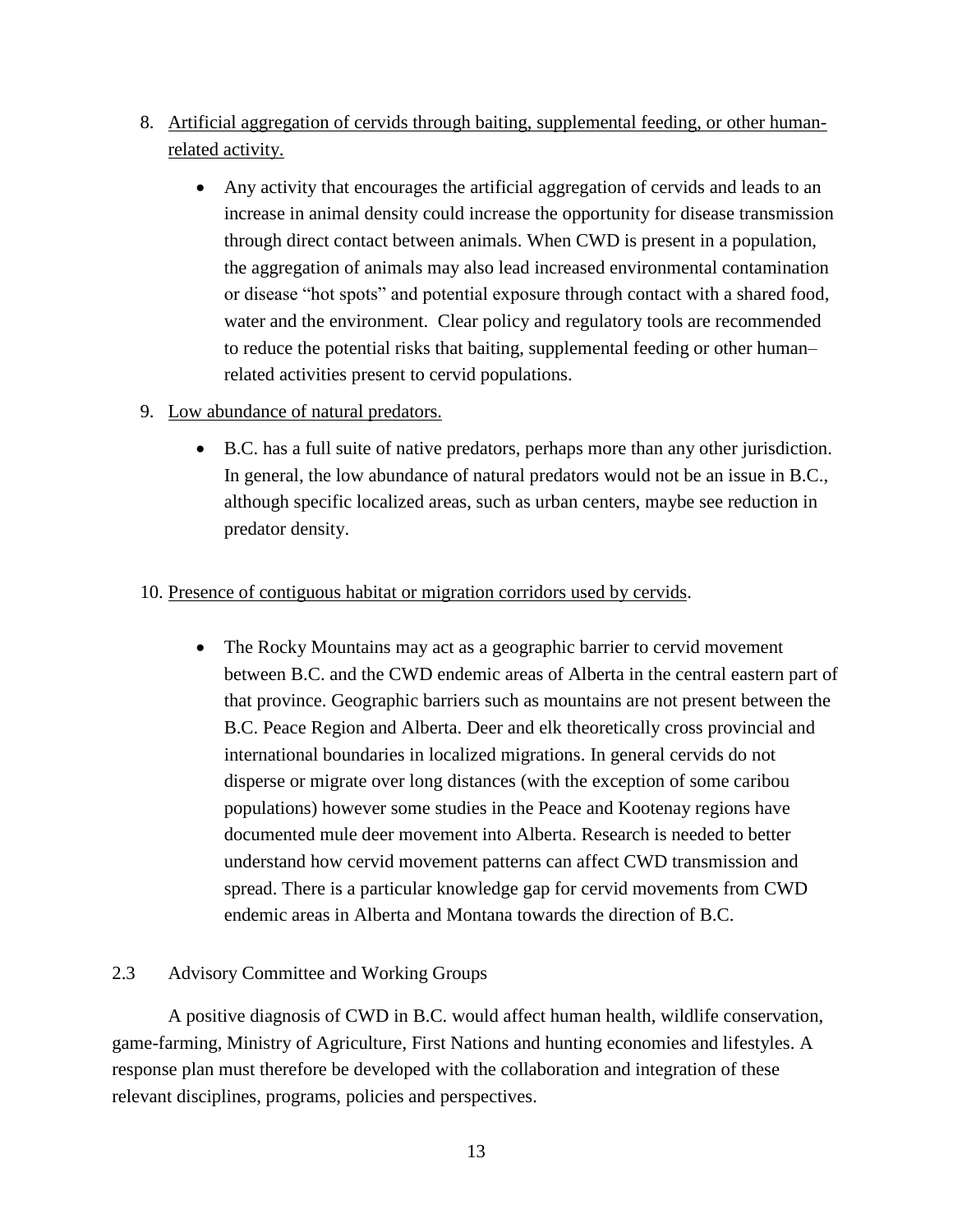The Provincial CWD Advisory Committee (formerly the CWD Technical Group) was formed in 2006 and is chaired by the Provincial Wildlife Veterinarian. The objectives of the committee are to: 1) provide input on the Plan, 2) identify specific responsibilities and roles of each agency or group in prevention, surveillance and response, 3) aid in coordination and implementation of activities and dissemination of information and 4) support the B.C. Wildlife Health Program in delivery of the Plan.

Program and research updates have been distributed to the committee on an annual basis however engagement has been limited in recent years. A newly formed Provincial CWD Advisory Committee met face to face in May 2019. Membership has been updated to include:

- B.C. Wildlife Health Program, FLNRORD
- Associated Director of Wildlife, FLNRORD
- Provincial Ungulate Biologist, FLNRORD
- Policy and Regulations Analyst, FLNRORD
- Section Head, Fish and Wildlife Peace Region, FLNRORD
- Section Head, Fish and Wildlife Kootenay Region, FLNRORD
- Range Program, FLNRORD
- Agriculture Wildlife Program, Ministry of Agriculture (MAg)
- Chief Veterinarian, MAg
- Chief Conservation Officer, Ministry of Environment and Climate Change (MOE)
- Wildlife Conflicts Prevention Coordinator, MOE
- Canadian Food Inspection Agency (CFIA)
- B.C. Wildlife Federation (BCWF)
- Guide Outfitters Association of B.C. (GOABC)
- First Nations
- Provincial Hunting and Trapping Advisory Team (PHTAT)
- Representatives from Alberta and Montana CWD Programs

Two Regional Working Groups were originally formed in 2007 in the East Kootenay and Peace regions however engagement has been limited in recent years. The objectives of the regional working groups are to: 1) provide input on the Plan, 2) obtain current information on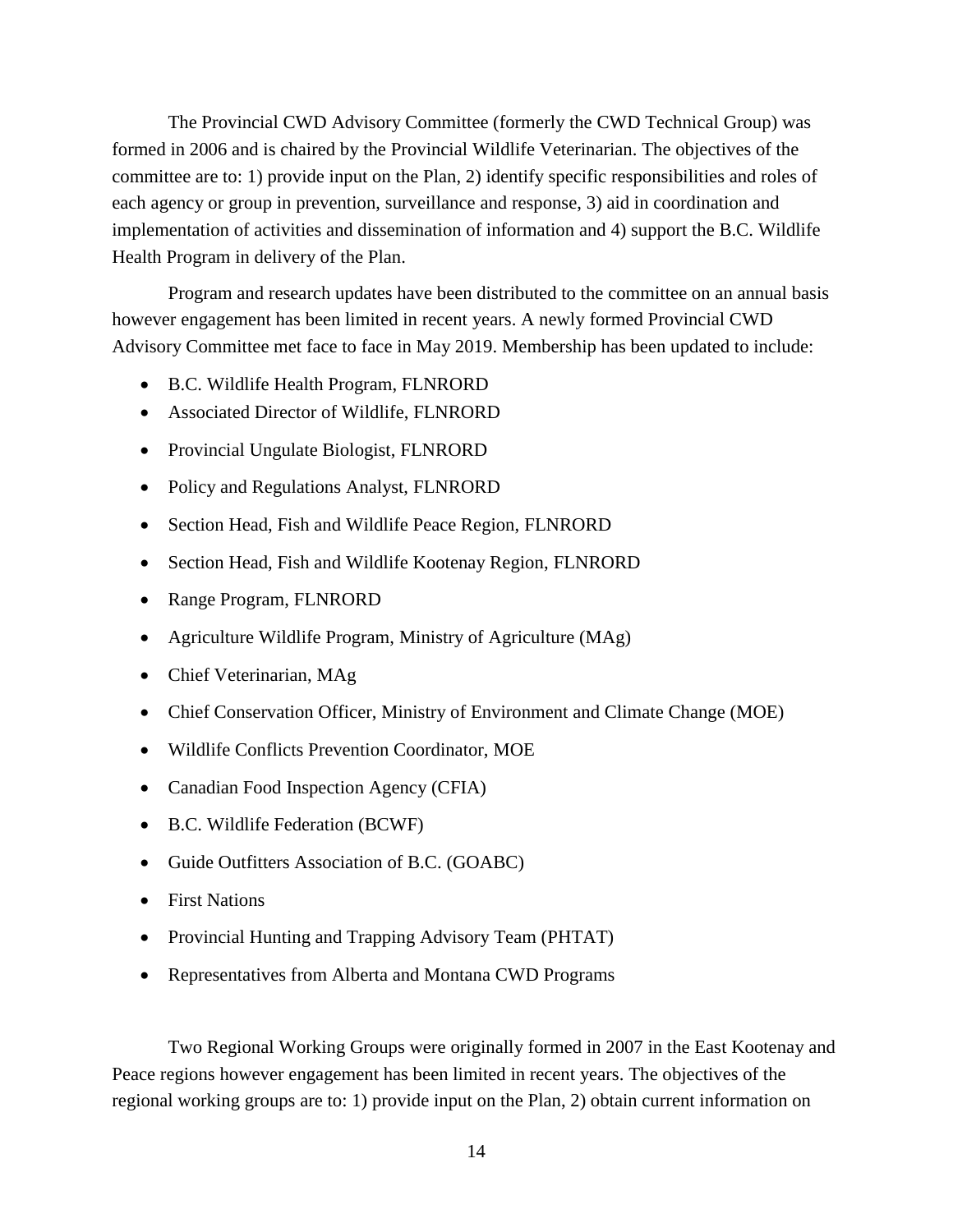CWD and aid in the dissemination of information, 3) identify and discuss local concerns and needs, and 4) support implementation of strategies and actions at the local level.

The working groups met face to face in January (East Kootenay) and February (Peace) 2019. Both are chaired by the CWD Program lead (Wildlife Health Biologist, FLNRORD). Membership has been updated to include:

- B.C. Wildlife Health Program, FLNRORD
- Regional Wildlife Biologist, FLNRORD
- Habitat Biologist, FLNRORD
- Regional Agrologist, MAg
- Conservation Officer Service, MOE
- CFIA
- BCWF club representatives
- GOABC
- First Nations
- Regional District
- Taxidermists / Meat Cutters
- Sporting Goods Businesses
- Livestock Associations
- Wildlife Associations

# 3.0 PREVENTION OF CWD

B.C.'s primary objective is to prevent the entry of CWD into the province. Once CWD is established in a free-ranging population and prions are present in the environment, it is virtually impossible to eliminate the disease from the wild. The only exception appears to be the rapid effort of New York State in response to spill over from an affected captive facility. Below are the current activities delivered by the B.C. Wildlife Health Program to support disease prevention.

- 3.1 Current Activities
	- 1. Prohibited import of live native cervids: In 1991, B.C. legislated a ban on all imports of live, native cervids into the province under the *Wildlife Act* (*Wildlife Act* Permit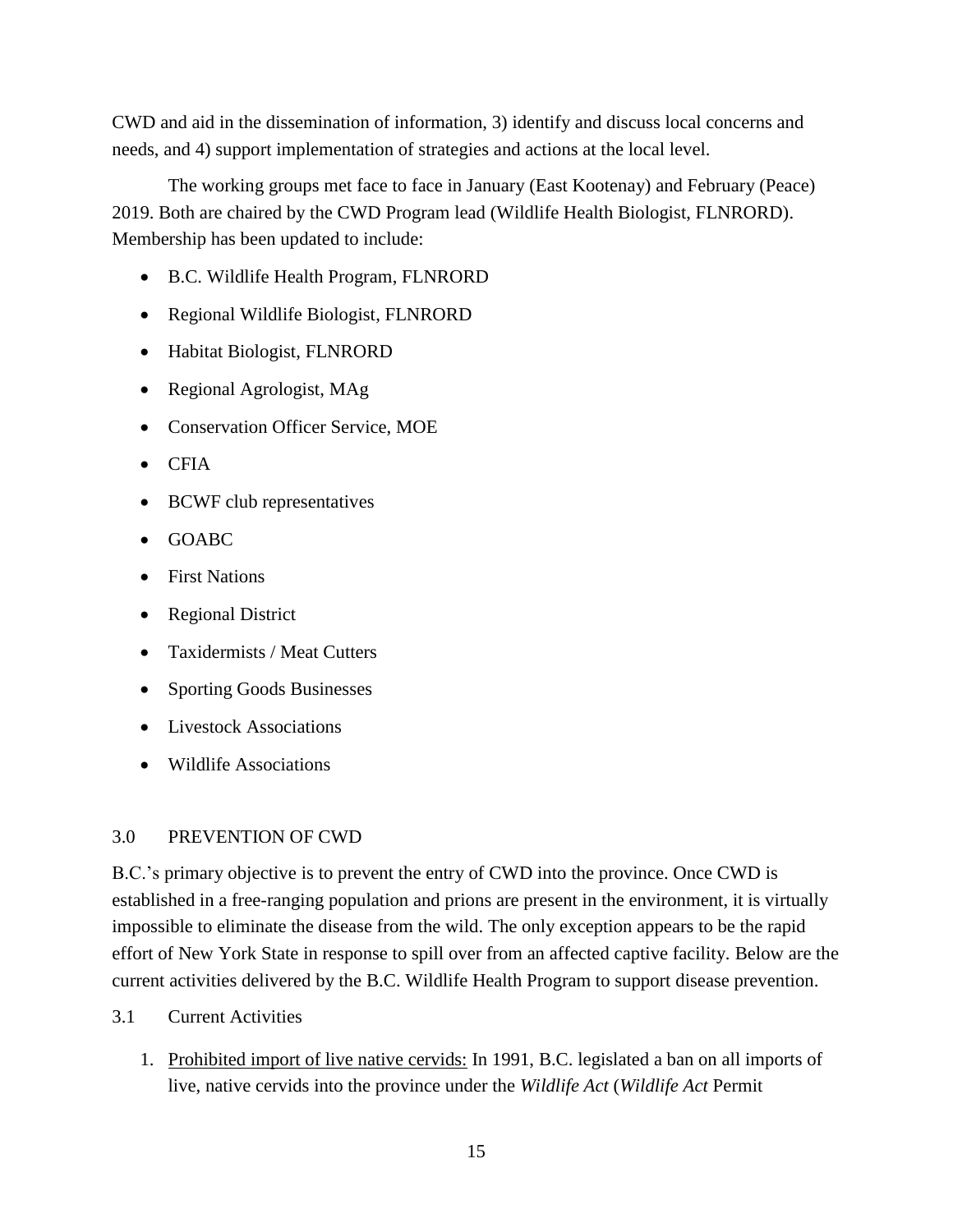Regulations: B.C. Reg. 253/2000-Schedule 1, Section 7(1)). The regulation reduces the risk of novel disease and parasite introduction into the province's free-ranging cervid populations.

- 2. Regulated movement of captive non-native cervids: The movement of non-native gamefarmed cervids (reindeer, fallow deer) is regulated by MINISTRY OF AGRICULTURE and CFIA, and is permitted within B.C. Transport of animals across provincial and international borders is restricted and permit and health certificates are minimum requirements.
- 3. Prohibited import of intact cervids carcasses or high risk tissues: A Wildlife Act Regulation enacted in 2010 prohibits possession of the head, hide, hoof, spinal column, internal organ or mammary gland of an animal of the family Cervidae that was killed outside British Columbia except; a hide that is treated in a manner that removes all tissues before being brought into British Columbia, or an antler or a part of the skull that has had all tissues removed before being brought into British Columbia. Highway signs promoting this message were erected in 2010 at the BC-Alberta border on two main highways (Hwy 2 in the Peace and Hwy 3 in the East Kootenay).
- 4. Communication and outreach: Information is provided through the B.C. Wildlife Health website [\(www.gov.bc.ca/wildlifehealth\)](http://www.gov.bc.ca/wildlifehealth); presentations by B.C. Wildlife Health Program staff to First Nations, stakeholders and government staff; CWD pamphlets and posters; and the Hunting and Trapping Regulations Synopsis.
- 5. Data integration: Data on provincial wildlife health surveillance and testing is compiled into a provincial database, and a subset of the data has been integrated into the Canadian Wildlife Health Cooperative database. A shared database allows national standardization and sharing of information, as well as providing accessible up-to-date information on CWD prevalence and distribution across Canada.
- 6. Prohibited use of cervid scents and attractants: A Wildlife Act Regulation enacted in 2018 prohibits any part or derivative of a deer, elk, moose or caribou, sourced from outside B.C., for the purpose of hunting or trapping. Prions can be present in urine or other biological material of an infected animal and could be a potential source of environmental contamination.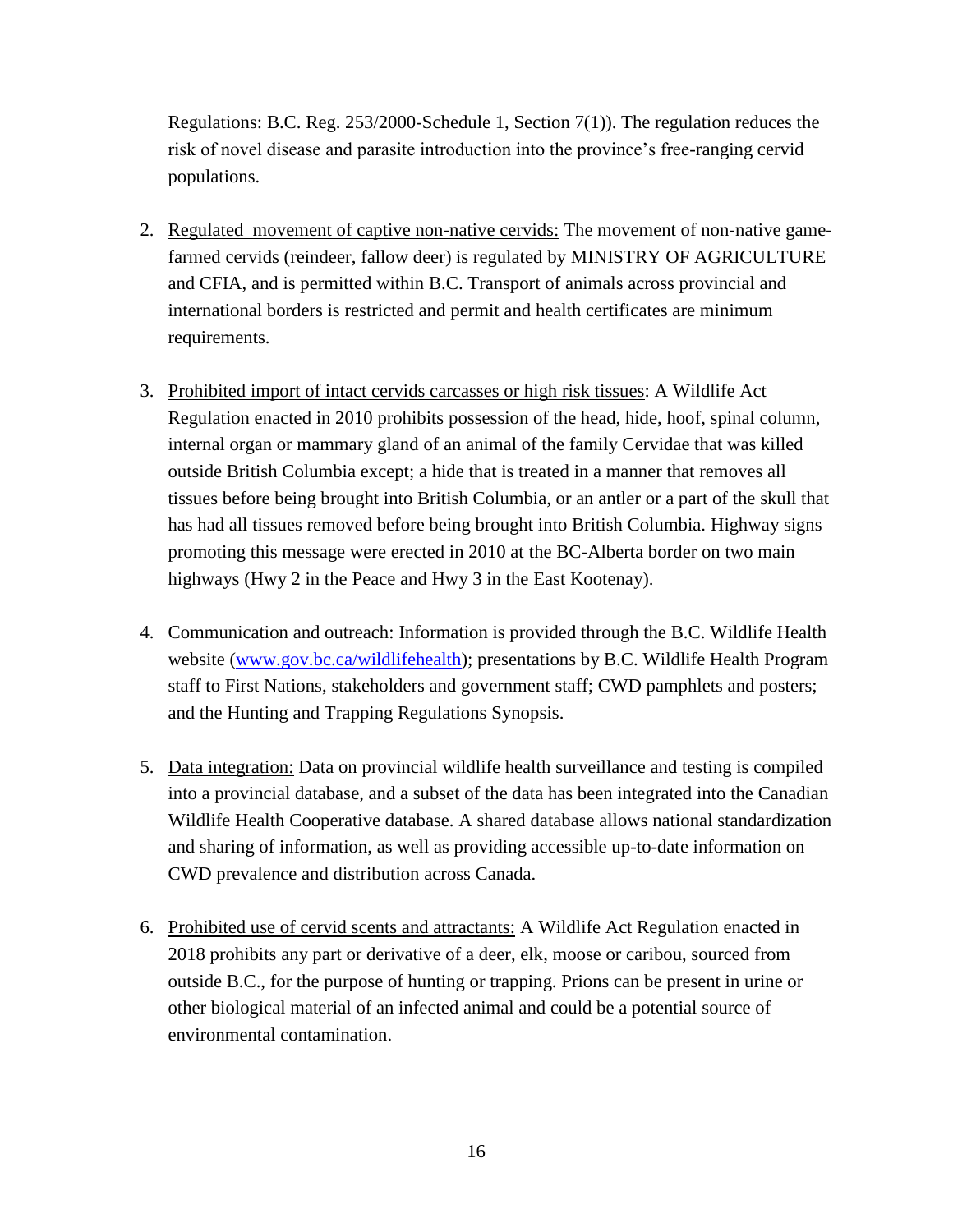### 3.2 Recommendations

- 1. Establish new memebership, annual meetings and regular communications with the CWD Advisory Committee and Working Groups: These groups will act to focus responsibilities of member organizations in support of the Plan, particularly the response to a positive diagnosis. Initial action items will include the collective development of a Terms of Reference for the Advisory Committee and Working Groups.
- 2. Increase outreach and communication: Further emphasis on outreach to increase awareness in government staff, First Nations, stakeholders, local and out-of-province hunters, other ministries, agricultural producers and the general public is highly recommended. Additional resources and partnerships will be required to enhance delivery of outreach and increase awareness.
- 3. Develop protocol to respond to possession and ensure proper disposal of CWD positive meat and parts from animals harvested from CWD endemic areas by B.C. hunters: Request advice from the Conservation Officer Service on potential enforcement tools to support search, seizure and disposal of meat and parts. Communicate protocol to enforcement staff, hunters, meat cutters and taxidermists. Work with Hazardous Waste Program to develop options for building capacity to dispose by incineration.
- 4. Inventory of cervids in game-farms/zoos and review of disposal practices: Ministry of Ministry of Agricultureculture to provide up-to-date data on captive cervids in B.C. to ensure this information is readily available in the event of positive diagnosis. Disposal practices to be reviewed for farms, game meat cutters, rehabilitation centers and zoos, and recommendations made for appropriate disposal methods. It is recommended that euthanized game-farm and zoo animals be tested for CWD.
- 5. Evaluate surveillance efforts and target surveillance areas relative to cervid movement patterns, distribution and demographics: Work with partners and neighboring jurisdictions to collate existing data and conduct a gap analysis. Apply GIS tools to evaluate efforts, assess risk and use this information to develop mitigation and response strategies.
- 6. Outreach to Captive Cervid Industry: Captive cervid producers will be encouraged to participate in the CFIA's CWD VHCP or a modified provincial version of the CWD certification program tailored to suite B.C.s needs. Zoo facilities are not eligible for the VHCP.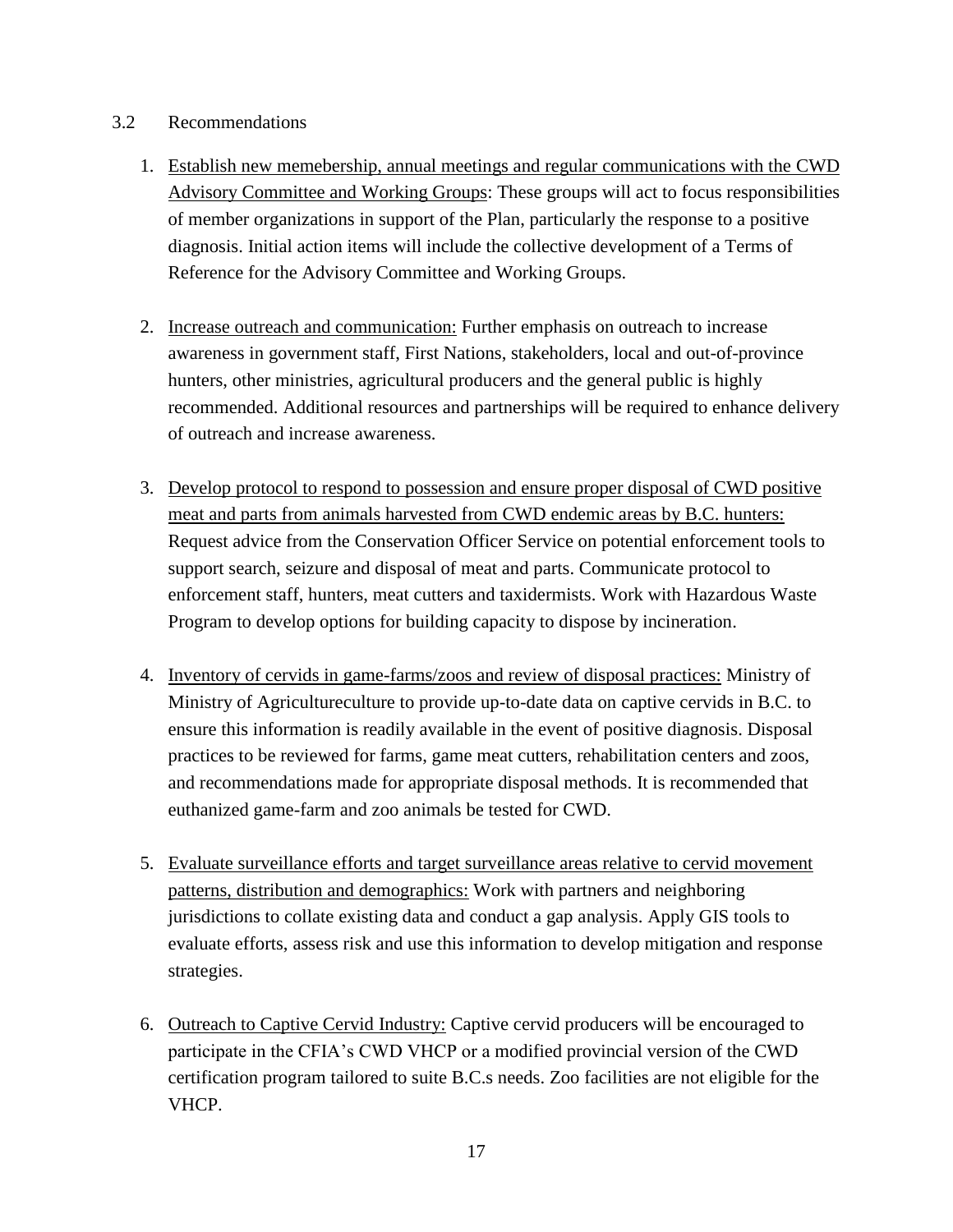7. Review of Free-ranging Cervid Feeding Practices: Purposeful supplemental feeding, baiting, and availability of salt licks or other sources of feed or water that increases the density of free-ranging cervids is rare but does occur in some regions of B.C. The public and stakeholder groups should be informed of the increased risk of disease exposure and transmission among cervids that accumulate unnaturally, and the practice reviewed in collaboration with stakeholders and First Nations.

## 4.0 SURVEILLANCE FOR CWD

Surveillance for CWD in B.C. is critical to confirm CWD is not present in B.C. and to ensure the disease is early detected as early as possible. Detecting CWD while it is still at a low prevalence provides the best opportunity for the successful control and eradication before the disease becomes well established. An effective CWD surveillance program must incorporate the collection of an adequate number of samples (for statistical confidence), timely analysis of those samples, interpretation of the results, and reporting to submitters, the regional working groups and the advisory committee.

### 4.1 Surveillance of Free-Ranging Cervids

In 2001, B.C. initiated a program of active and passive surveillance for CWD in all native cervid species. Surveillance updates and results can be found at [www.gov.bc.ca/chronicwastingdisease.ca](http://www.gov.bc.ca/chronicwastingdisease.ca)

# 4.1.1 Current Activities

- 1. Conservation Officers, wildlife biologists, and the general public are asked to notify the B.C. Wildlife Health Program of any free-ranging cervid showing clinical signs of the disease. Every effort is made to collect and test these clinical animals for CWD.
- 2. The wildlife management regions adjacent to the Alberta border (i.e. Peace and East Kootenay) are considered to be at highest risk and are therefore the focus of CWD surveillance efforts in B.C., although samples are accepted from across the province.
- 3. Hunter samples, suitable road kills and clinical suspects are tested. Most samples come from voluntary hunter submissions. Road killed or clinical suspect animals are sourced from the Conservation Officer Service (COS), or from regional wildlife biologists and trappers permitted to pick up road kill.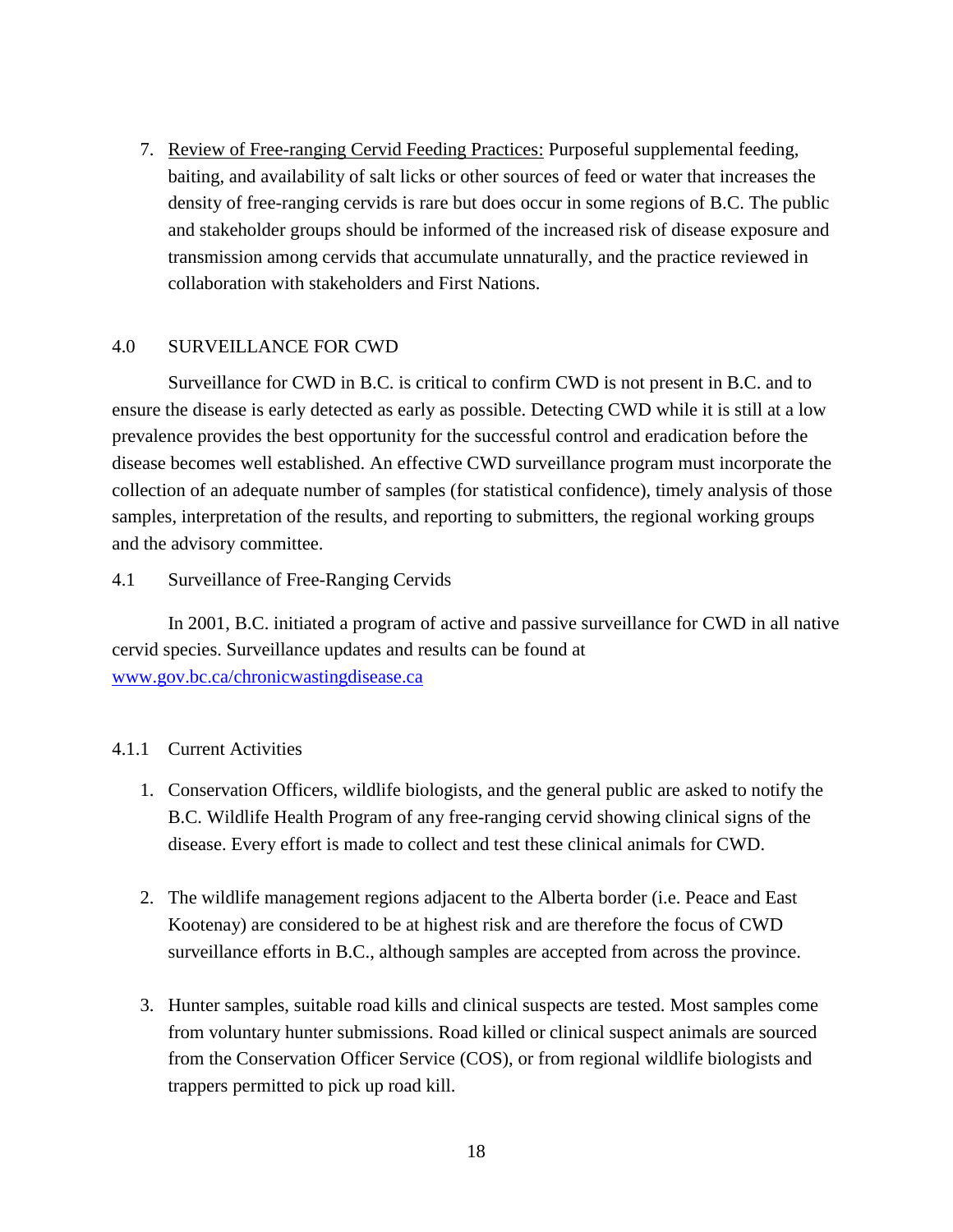- 4. The tonsils and retropharyngeal lymph nodes are collected from mule deer and whitetailed deer, and obex (brain stem) and retropharyngeal lymph nodes are collected from moose, elk and caribou. Sections of the obex and lymphatic tissues of the head (tonsils and retropharyngeal lymph nodes) are fixed in formalin and submitted to the University of Saskatchewan for diagnostic testing by immunohistochemistry. A frozen back-up sample from each animal is held in B.C. for retesting in the event of a suspicious or inconclusive result.
- 5. Since 2001 over 3900 free-ranging cervids from B.C. have been tested for CWD, with no positive cases reported.
- 6. A BCWF led initiative "Hats for Heads" was launched in 2016 to encourage hunters to submit their harvested deer, elk or moose heads for CWD testing.

### 4.1.2 Recommendations

- 1. Limited capacity within the B.C. Wildlife Health Program has hampered efforts to conduct outreach in more northern and remote communities. The program has not been able to reach all of the hunting public, nor has it accessed an adequate number of samples to have confidence in the absence of CWD. It is proposed that a seasonal CWD program coordinator be employed to deliver outreach, increase awareness of the program and support the sampling efforts. The coordinator would distribute posters and informational material to local businesses, deliver presentations to local clubs and attend COS checkpoints throughout the hunting season to facilitate hunter outreach and sample submission.
- 2. Surveillance is currently focused on the Peace and Kootenay regions of B.C., however, an expansion of effort to include the Omineca region has been proposed. With contiguous habitat and potential movement corridors between jurisdictions in these regions, the 3 wildlife regions along the Alberta border must be included in the target sampling area.
- 3. A report (*Estimation of Sample Size Requirements for Chronic Wasting Disease Surveillance August 2017*) was produced by the CFIA for CWD Surveillance in B.C. The report had 3 main recommendations:
	- A sample size of approximately 300-320 cervids is required, from each of the target wildlife management regions, to detect CWD in free-ranging cervids at a population prevalence of 1% (95%). B.C. sample numbers are consistently well below this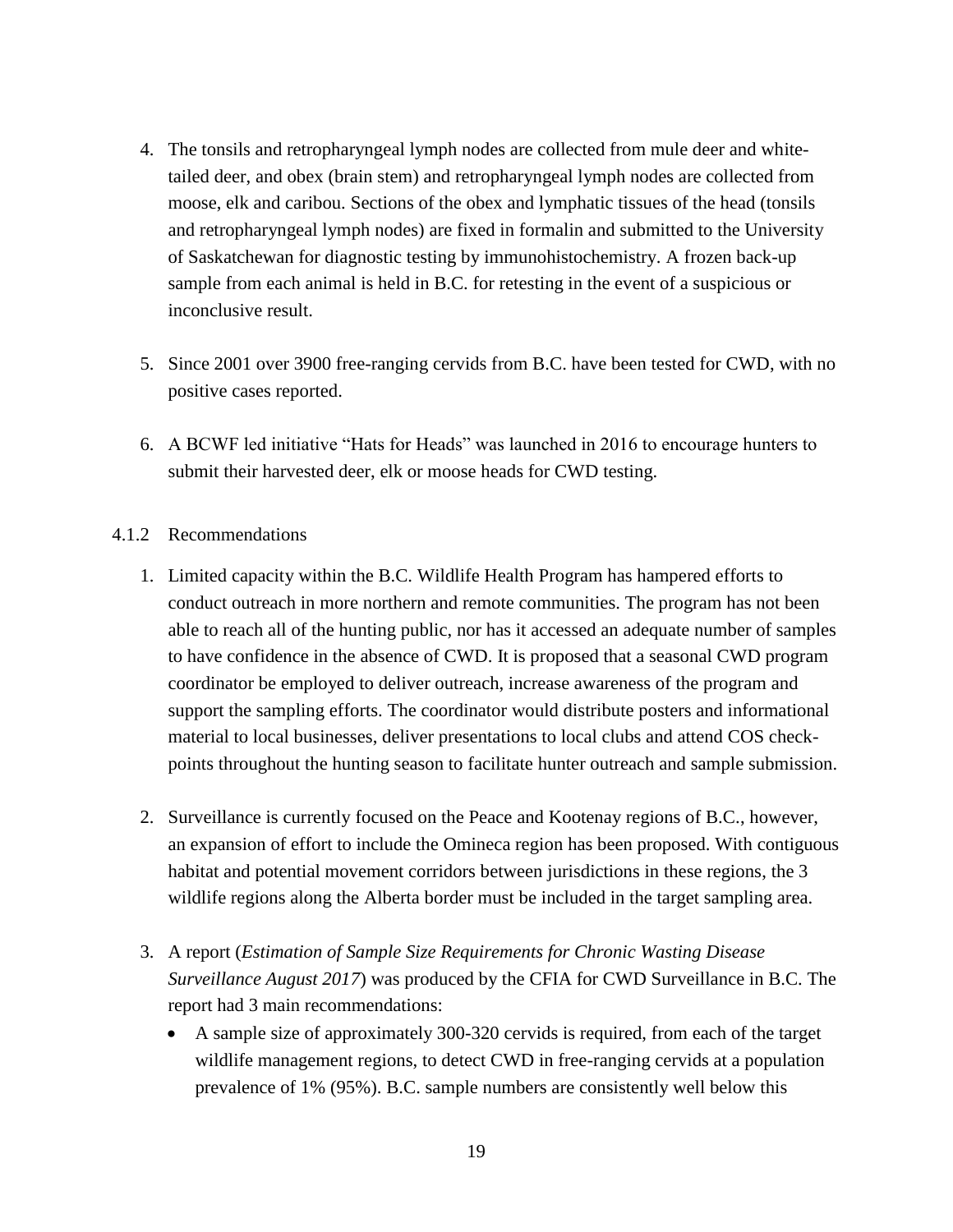sample size, particularly in the Peace region.

- Focus surveillance on older mule deer, as this is the group most affected by CWD in other jurisdictions.
- Target sampling in specific geographic areas based on patterns of animal movement and herd distribution.

# 4.2 Surveillance of Captive Cervids

The B.C. MAg along with B.C. game-farmers do not consider the species farmed in B.C. (Reindeer and Fallow Deer) to be at high risk for CWD, and few producers prioritize CWDspecific management strategies. There are no cervid farms in B.C. currently enrolled in the CFIA CWD VHCP. However, mandatory points of control, such as fencing guidelines, are in place. Although not specific to CWD prevention, fences do contribute to herd security.

### 4.2.1 Recommendations

It is recommended that all captive cervids (over 1 year of age) in B.C. that die be tested in an accredited laboratory for CWD.

# 5.0 EARLY RESPONSE ACTIVITIES

### 5.1 Positive Case in a Game-Farmed Cervid

In the event of a positive diagnosis in a game-farmed cervid, CFIA involvement will depend on the VHCP status of the herd. Commencing on April 1, 2019, CFIA "will only respond to and compensate affected producers who have been enrolled in and compliant with a VHCP for at least 12 months" (CFIA 2018a). This includes movement controls, destruction and disposal of infected herds, and provision of compensation to producers. Herds that are not enrolled in a VHCP will be subjected to a limited CFIA disease response that includes restrictions on animal movements and epidemiological investigations, but the CFIA will not participate in animal destruction and disposal or premises decontamination (CFIA 2018b). In general, the following steps will be carried out:

- 1. The suspect sample will be retested by CFIA to confirm the presence of CWD prions in the submitted tissues by methods recognized by the national CFIA CWD reference laboratory.
- 2. CWD is a reportable disease: The CFIA Animal Health Veterinary Officer will be notified.
- 3. The CFIA and the Chief Veterinary Officer of B.C. will have the lead roles in outbreak management.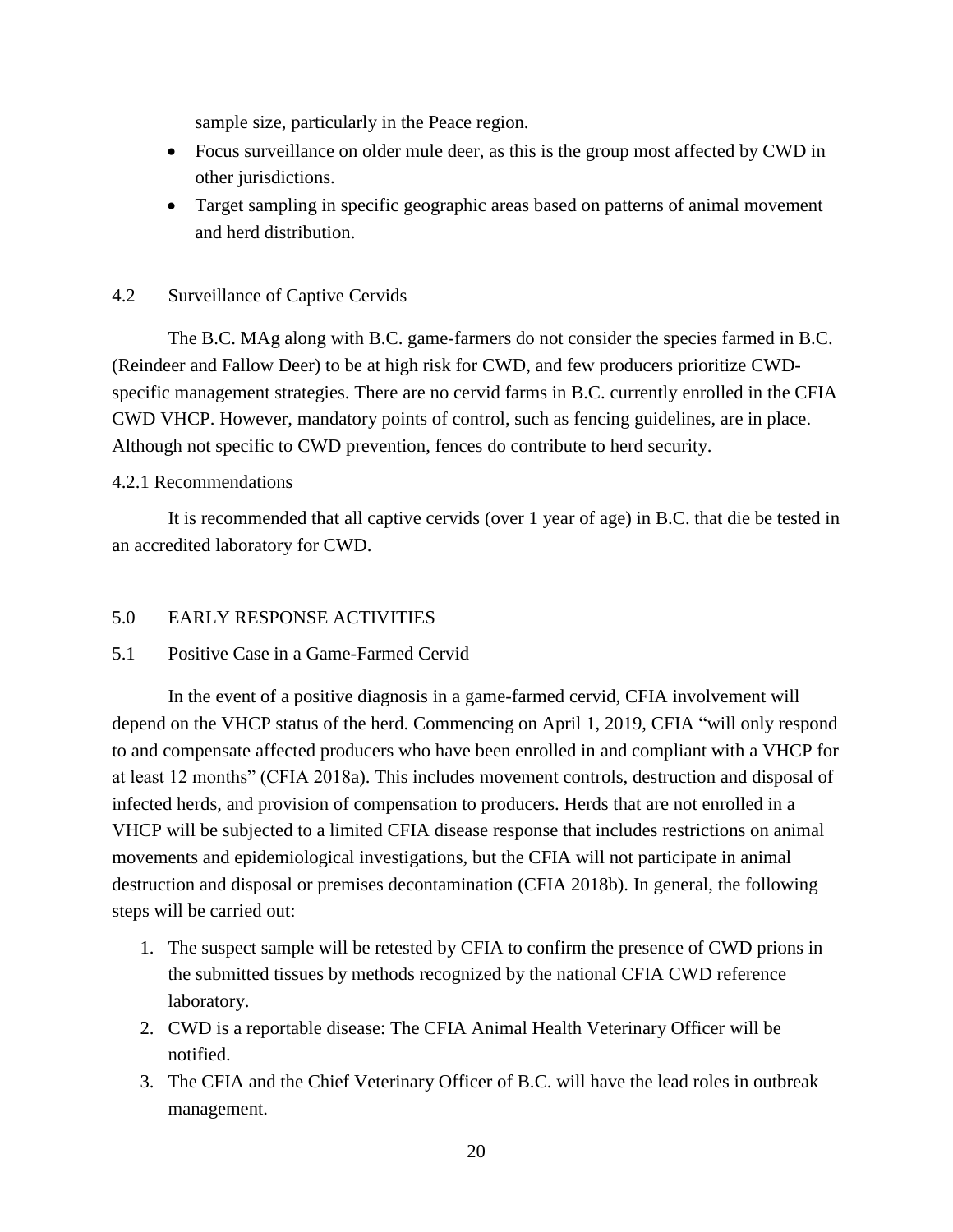- 4. The Chief Veterinary Officer will officially confirm the CWD positive test result to MAg, the Provincial Wildlife Veterinarian who will then notify the Advisory Committee and Working Groups.
- 5. Key representatives of the CWD Advisory Committee will hold a conference call as soon as possible to coordinate implementation of the appropriate response strategies.
- 6. CFIA will initiate epidemiological investigations to trace back the source of the positive diagnosis.
- 7. In a VHCP-enrolled herd, CFIA will implement the eradication policy by depopulating the source herd and any cervids that have left the premises in the 36-month period before confirmation of the positive case. All cervids that have left the premises in the period from 36 to 60 months before confirmation of the positive case will be placed under surveillance and movement restrictions will be put in place for these animals.
- 8. In a VHCP-enrolled herd, all culled animals will be submitted to the CFIA for CWD testing.
- 9. CFIA will coordinate public communications and press releases.
- 10. FLNRORD will lead efforts to 1) determine the prevalence and risk in the free-ranging cervid population around the affected and potential trace-out facilities, 2) implement appropriate surveillance measures, 3) restrict movement of hunter-harvested cervids or cervid parts, and 4) other potential mitigation efforts.

### 5.2 Positive Case in a Zoo Cervid

The response to a CWD positive zoo cervid will be informed by a risk assessment of the situation. Many of the response steps outlined above (see Positive Case in a Game-Farmed Cervid) may be implemented on a case-by-case basis.

# 5.3 Positive Case in a Free-Ranging Cervid

In the event of a confirmed positive diagnosis in a free-ranging cervid, the steps taken will be led by the Wildlife Veterinarian with support and input from the Advisory Committee and the affected Regional Working Group. In general, the following steps will be carried out:

- 1. The suspect sample will be retested by CFIA to confirm the presence of CWD prions in the submitted tissues by methods recognized by the national CFIA reference laboratory.
- 2. The CFIA District Veterinarian, the Chief Veterinary Officer and the Wildlife Veterinarian will be notified.
- 3. The Wildlife Veterinarian will take the lead role in response management and will initiate an Incident Command System (Appendix 4).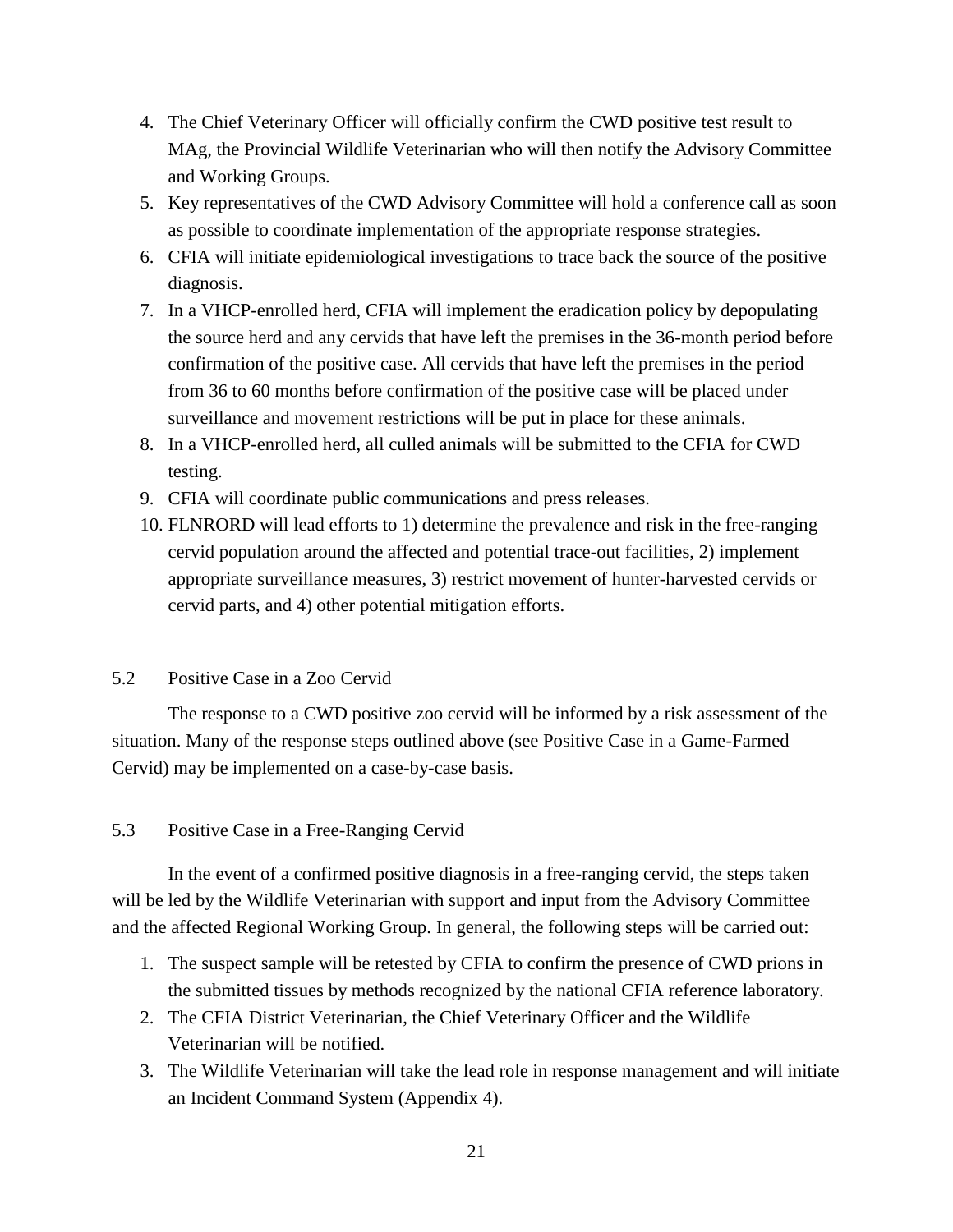- 4. The Wildlife Veterinarian will confirm the CWD positive test result to FLNRORD executive, Government Communications and Public Relations (GCPE), regional staff and the CWD Advisory Committee and Regional Working Groups.
- 5. If the positive animal was hunter-killed, the Wildlife Veterinarian will contact the hunter and initiate epidemiological investigations to trace back the source of the positive diagnosis and determine if the meat entered the food chain.
- 6. The CWD Advisory Committee and Working Groups will communicate as soon as possible to coordinate initial response activities.
- 7. Initial response activities will include;
	- Targeted sampling within an Initial Response Area (approximately 10 km radius from the index case - assuming precise location data is available). If a second positive case is confirmed, further sampling will be requested to determine the spatial distribution and prevalence of CWD in that area.
	- Consultation with regional wildlife biologist, the regional working group and Advisory committee to assess the level of risk for adjacent free-ranging cervid populations. Mitigation strategies will be considered.
	- Potential implementation of management actions, such as restrictions on movement of hunter-harvested cervids and their parts, mandatory submission of samples, targeted reduction in density of free-ranging cervids as well as other management actions used elsewhere.
	- Outreach to the hunting community and the public in the affected region as well as broader communications provincially. Communications will be coordinated with GCPE and other agency communications departments. **A communications plan is recommended.**
	- Evaluation of risk and potential transmission to captive cervids, if any, in the area of the positive diagnosis, led by Ministry of Agriculture and CFIA.

# 6.0 CONTROLLING CWD AFTER A POSITIVE DIAGNOSIS

After the initial response phase, efforts will focus on evaluating the spatial distribution, species involved, and prevalence of CWD in captive and free-ranging cervids in relation to the index case. Following the detection of the disease in B.C. the priority will be for containment and eradication. The CWD Advisory Committee and Working Groups review information from the initial response and the provincial situation. This information as well as new science and tested management strategies will guide the development and implementation of a CWD Management Plan to mitigate potential negative impacts to B.C. Wildlife.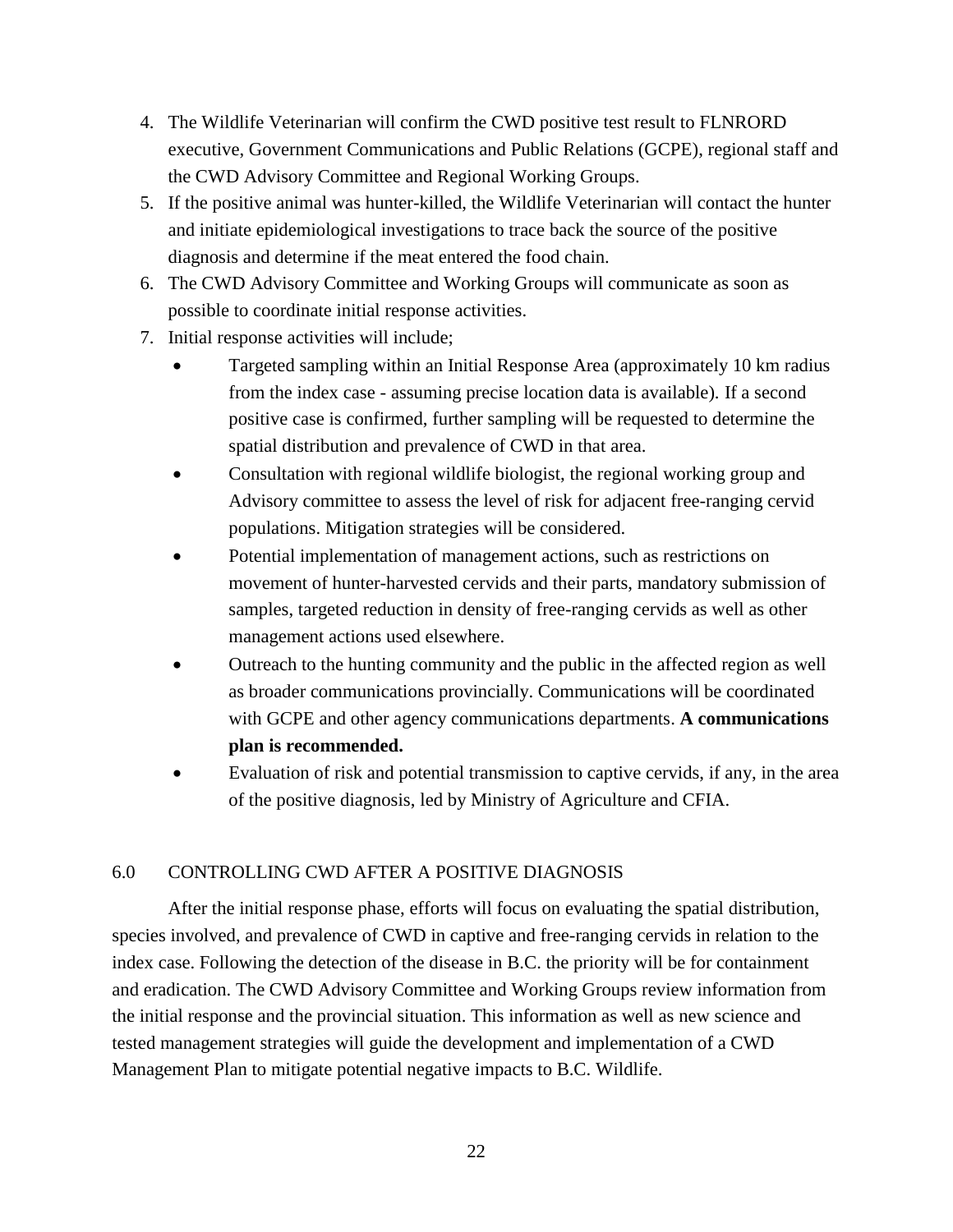## 7.0 COMMUNICATION AND OUTREACH

# 7.1 Communication and Outreach Prior to Detection of CWD

The priority of communication and outreach activities, prior to the detection of CWD in B.C., is to support prevention by reducing risk and ensuring early detection. Outreach will provide the most current information on CWD, disease distribution and the risks of introduction as well as to promote surveillance efforts.

### 7.1.1 Current Activities

- 1. CWD presentations are delivered by Wildlife Health Program staff to various audiences, including PHTAT, BCWF, local clubs, First Nations and staff.
- 2. Outreach materials (pamphlets, posters, banners) and online resources are updated and distributed annually.
- 3. Research extension and other communications are developed as needed to disseminate new research findings and to address concerns about human health risks.

## 7.1.2 Recommendations

Expand outreach and communications to increase awareness of risks and facts among staff, other ministries, range programs, First Nations, stakeholders, the public, and captive cervid facilities.

### 7.2 Communication and Outreach After Detection of CWD

Following detection of CWD in B.C., a communication and outreach plan is critical to ensuring that the correct information reaches the appropriate audiences. The role of the CWD Advisory Committee and Working Groups in messaging and dissemination of information will need to be clearly defined.

### 7.2.1 Recommendations

Develop communication plan that outlines methods of communication, responsibilities and timing of information dissemination. This plan should include an early response flow chart, a phone tree, pre-approved draft press releases, identification of relevant social media platforms and forums and a Frequently Ask Questions section.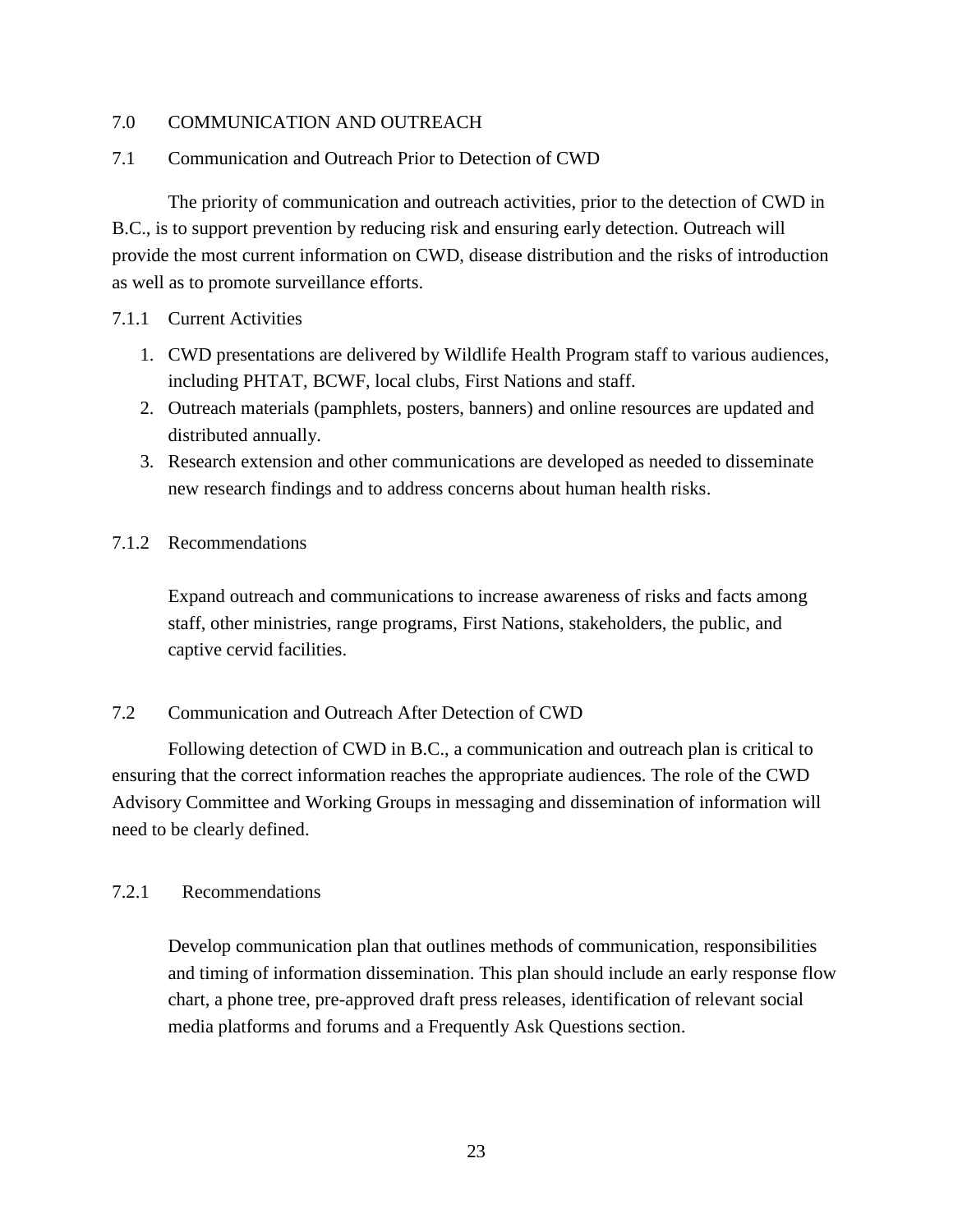### 8.0 BUDGET

The BC CWD Program currently has no dedicated budget, aside from salary for staff time. External partners, regions and other programs have supported the minimum level of activities required to deliver the BC CWD Program. See 2018/19 CWD expenditures and proposed 2019/20 CWD budget in Appendix 2.

In addition to current activities the B.C. Wildlife Health Program requires additional political and financial support to:

- 1. Reinvigorate membership on the CWD Advisory Committee and Regional Working Groups.
- 2. Improve outreach and communications to support prevention through increased awareness.
- 3. Increase sampling effort to a level that meets CFIA recommended sample size to confirm CWD-free status and ensure early detection of disease.
- 4. Contract regional CWD coordinators (part time) in the target surveillance areas.
- 5. Expand the targeted sampling area to include the Omineca region.
- 6. Increase testing of road killed cervids in partnership with Ministry of Transportation and Infrastructure.
- 7. Evaluate surveillance efforts and cervid population metrics using spatial tools to develop and implement a weighted surveillance strategy.
- 8. Present science-based findings relating to the health risks of supplemental feeding and baiting practices for free-ranging cervids.
- 9. Work with captive facilities and Ministry of Agriculture to review testing and carcass disposal protocols for captive cervids in B.C.
- 10. Develop a protocol for collection and disposal of CWD positive cervid meat (harvested by B.C. hunters outside of B.C) and pursue options for increasing incinerator capacity within B.C.
- 11. Pursue options (and capital investment) to build diagnostic capacity in B.C. to decrease turnaround time for CWD test results (currently 8+ months).
- 12. Develop a communication plan for early response to a positive CWD diagnosis.

### 9.0 CONCLUSION

As a fatal infectious disease of cervids, CWD is of increasing importance to wildlife managers, public health officials, Ministry of Agriculture interests, national and international trade, and communities that depend on a healthy and sustainable wildlife resource. There is no known vaccines or treatments available and strong evidence that CWD will persist in the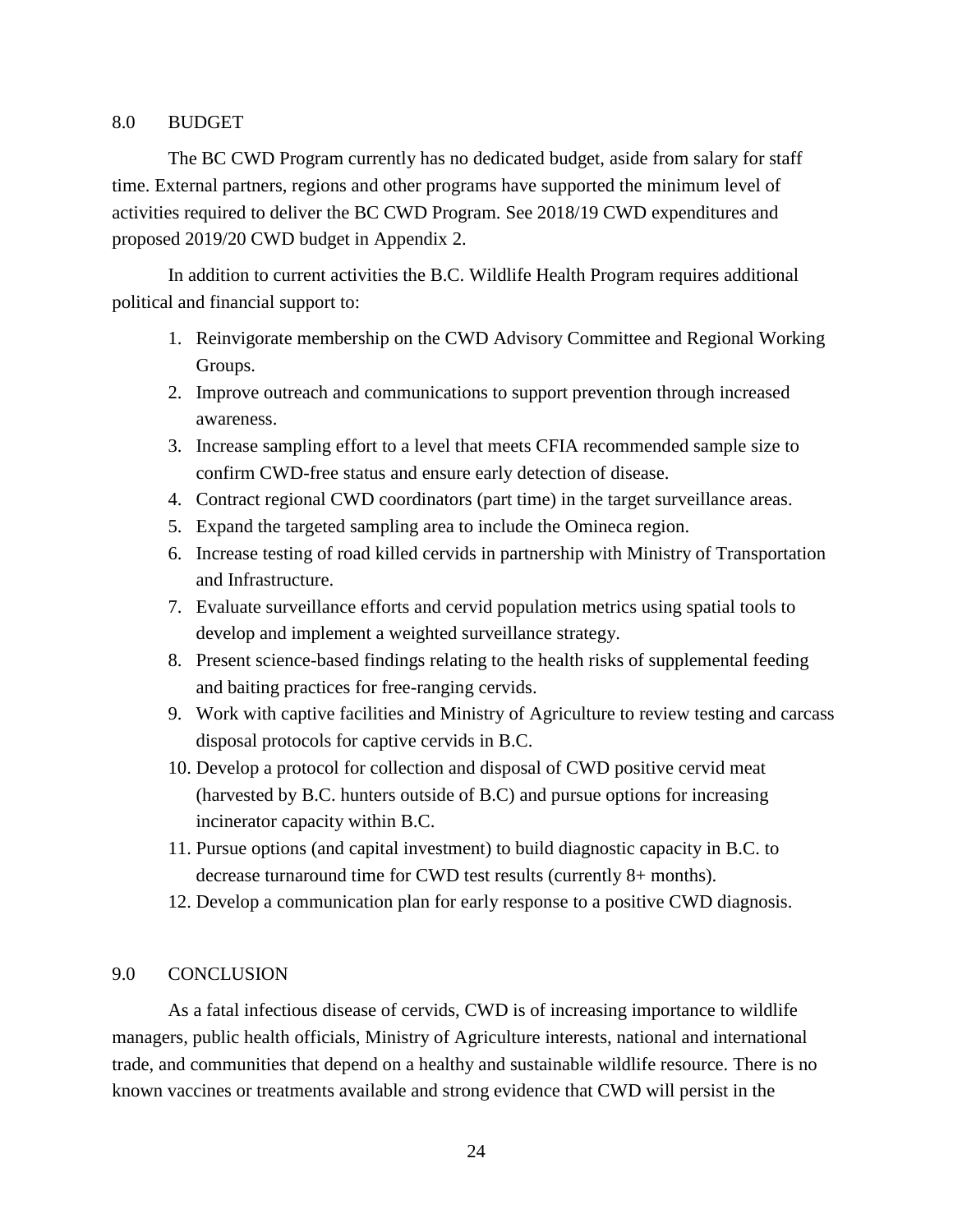environment for long periods of time. Some management policies, regulations and outreach are in place but must be improved or updated to reflect new information and emerging risks. B.C. must do everything possible to prevent CWD from entering the province and be prepared so that in the event that CWD enters B.C., an effective response strategy can be implemented.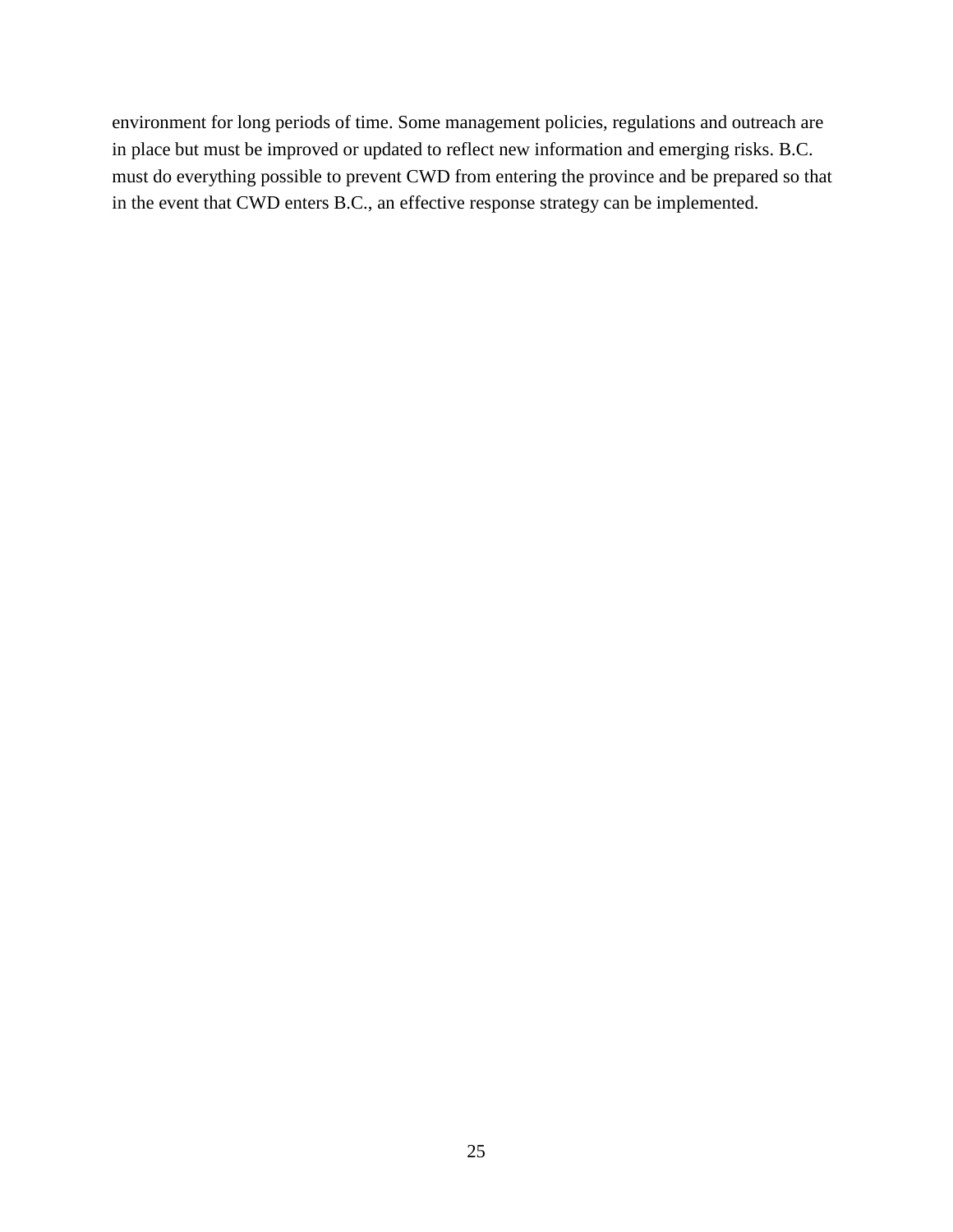### REFERENCES

- Bollinger, T., Caley, P., Merrill, E., Messier, F., Miller, M.W., Samuel, M.D., and Vanopdenbosch, E. 2004. Chronic Wasting Disease In Canadian Wildlife: An Expert Opinion On The Epidemiology And Risks To Wild Deer. Report prepared for Canadian Cooperative Wildlife Health Centre, Saskatoon, SK, 1-32.
- Bishop, R. 2010. The economic impacts of Chronic Wasting Disease (CWD) in Wisconsin. Human Dimensions of Wildlife, 9(3), 181-192, DOI: 10.1080/10871200490479963
- CFIA. 2018(a). Notice to Industry Updates to the federal management of chronic wasting disease in farmed cervids. Available at: [http://www.inspection.gc.ca/animals/terrestrial](http://www.inspection.gc.ca/animals/terrestrial-animals/diseases/reportable/cwd/2017-12-12/eng/1498797517693/1498797518630)[animals/diseases/reportable/cwd/2017-12-12/eng/1498797517693/1498797518630.](http://www.inspection.gc.ca/animals/terrestrial-animals/diseases/reportable/cwd/2017-12-12/eng/1498797517693/1498797518630) Accessed on 10/12/2018.
- CFIA. 2018(b). Chronic Wasting Disease What to expect if your animals may be infected. Available at: [http://www.inspection.gc.ca/animals/terrestrial](http://www.inspection.gc.ca/animals/terrestrial-animals/diseases/reportable/cwd/if-your-animals-may-be-infected/eng/1330188848236/1330189018195)[animals/diseases/reportable/cwd/if-your-animals-may-be](http://www.inspection.gc.ca/animals/terrestrial-animals/diseases/reportable/cwd/if-your-animals-may-be-infected/eng/1330188848236/1330189018195)[infected/eng/1330188848236/1330189018195.](http://www.inspection.gc.ca/animals/terrestrial-animals/diseases/reportable/cwd/if-your-animals-may-be-infected/eng/1330188848236/1330189018195) Accessed on 10/12/2018.
- CZUB, S., SCHULZ-SCHAEFFER, W., STAHL-HENNIG, C., BEEKES, M., SCHAETZL, H., AND MOTZKUS, D. 2017. FIRST EVIDENCE OF INTRACRANIAL AND PERORAL TRANSMISSION OF CHRONIC WASTING DISEASE (CWD) IN CYNOMOLGUS MACAQUES: A WORK IN PROGRESS. PRION 2017 CONFERENCE EDINBURGH, SCOTLAND.
- DEVIVO, M. 2015. CHRONIC WASTING DISEASE ECOLOGY AND EPIDEMIOLOGY OF MULE DEER IN WYOMIING. UNIVERSITY OF WYOMING.
- Edmunds, D. Kauffman, M., Schumaker, B., Lindzey, F., Cook, W., Kreeger, T., Grogan, R., and Cornish, T. 2016. Chronic Wasting Disease Drives Population Declines Of White-Tailed Deer. PLOS one, 11(8), e0161127.
- Gillin, C.M. and Mawdsley, J.R. (eds.). 2018. AFWA Technical Report on Best Management Practices for Prevention, Surveillance, and Management of Chronic Wasting Disease. Association of Fish and Wildlife Agencies, Washington, D. C. 111 pp.
- Kurt, T.D. and Sigurdson, C.J. 2015. Cross-species transmission of CWD prions, Prion, 10(1), 83-91, DOI: 10.1080/19336896.2015.1118603
- MILLER, M.W., AND FISCHER, J.R. 2016. THE FIRST FIVE (OR MORE) DECADES OF CHRONIC WASTING DISEASE: LESSONS FOR THE FIVE DECADES TO COME.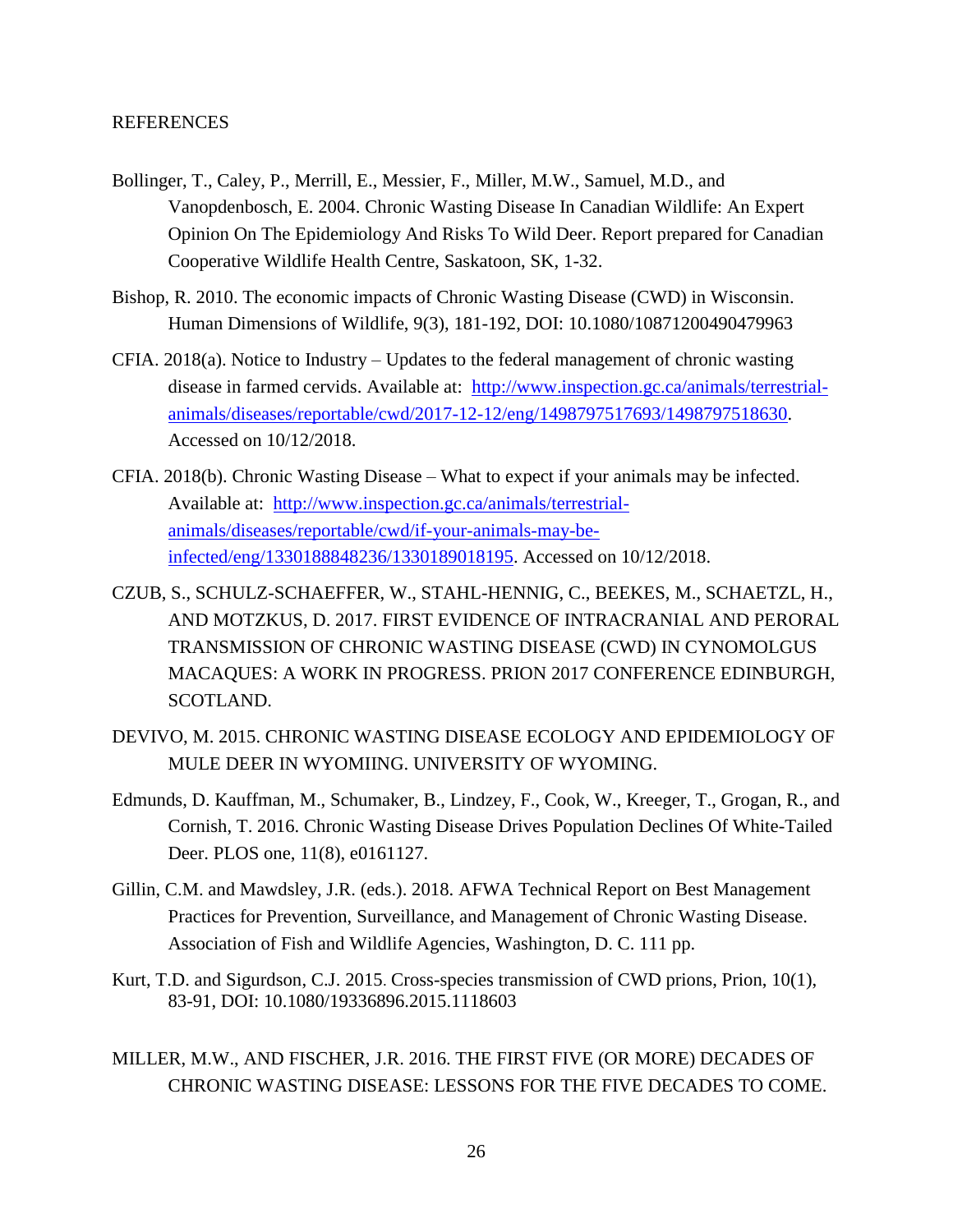TRANSACTIONS OF THE NORTH AMERICAN WILDLIFE AND NATURAL RESOURCES CONFERENCE 81: *IN PRESS.*

- Montana CWD Management. 2018. Available at: [http://fwp.mt.gov/fishAndWildlife/diseasesAndResearch/diseases/chronicWastingDiseas](http://fwp.mt.gov/fishAndWildlife/diseasesAndResearch/diseases/chronicWastingDisease/management.html) [e/management.html.](http://fwp.mt.gov/fishAndWildlife/diseasesAndResearch/diseases/chronicWastingDisease/management.html) Accessed on 01/09/2019.
- Moore, S.J., Greenlee, M.H.W., Kondru, N., Manne, S., Smith, J.D., Kunkle, R.A., Kanthasamy, A., and Greelee, J.J. 2017. Experimental Transmission of Chronic Wasting Disease Agent to Swine after Oral and Intracranial Inoculation. Journal of Virology. 91(19), e00926-17
- Pritzkow, S., Morales, R., Moda, F., Khan, U., Telling, G., Hoover, E., and Soto, C. 2015. Grass Plants Bind, Retain, Uptake And Transport Infectious Prions. Cell Reports 11(8), 1168- 1175.
- RACE, B., MEADE-WHITE, K. D., PHILLIPS, K., STRIEBEL, J., RACE, R., AND CHESEBRO, B. 2014. CHRONIC WASTING DISEASE AGENTS IN NONHUMAN PRIMATES. EMERGING INFECTIOUS DISEASES, 20(5), 833-837. [Https://dx.doi.org/10.3201/eid2005.130778.](https://dx.doi.org/10.3201/eid2005.130778)
- Race, B., Williams, K., Orru, D., Hughson, A.G., Lubke, L., Chesebro, B. 2018. Lack of Transmission of Chronic Wasting Disease to Cynomolgus Macaques. Journal of Virology Jun 2018, 92 (14) e00550-18; **DOI:** 10.1128/JVI.00550-18
- WESTERN ASSOCIATION OF FISH AND WILDLIFE AGENCIES. 2017. RECOMMENDATIONS FOR ADAPTIVE MANAGEMENT OF CHRONIC WASTING DISEASE IN THE WEST. WAFWA WILDLIFE HEALTH COMMITTEE AND MULE DEER WORKING GROUP. EDMONTON, ALBERTA, CANADA AND FORT COLLINS, COLORADO, USA.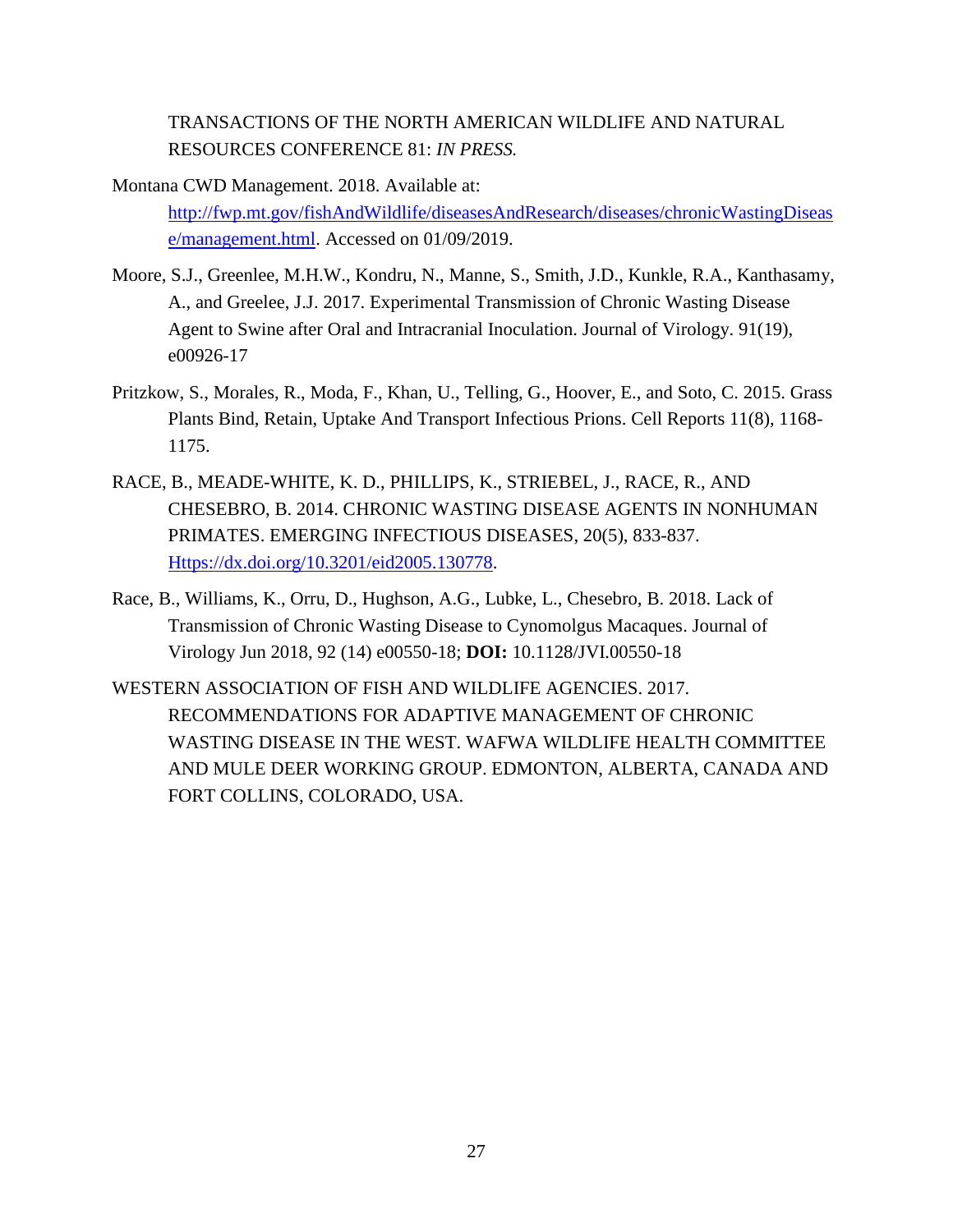

# APPENDIX 1: CWD DISTRIBUTION MAP (USGS JUNE 2019)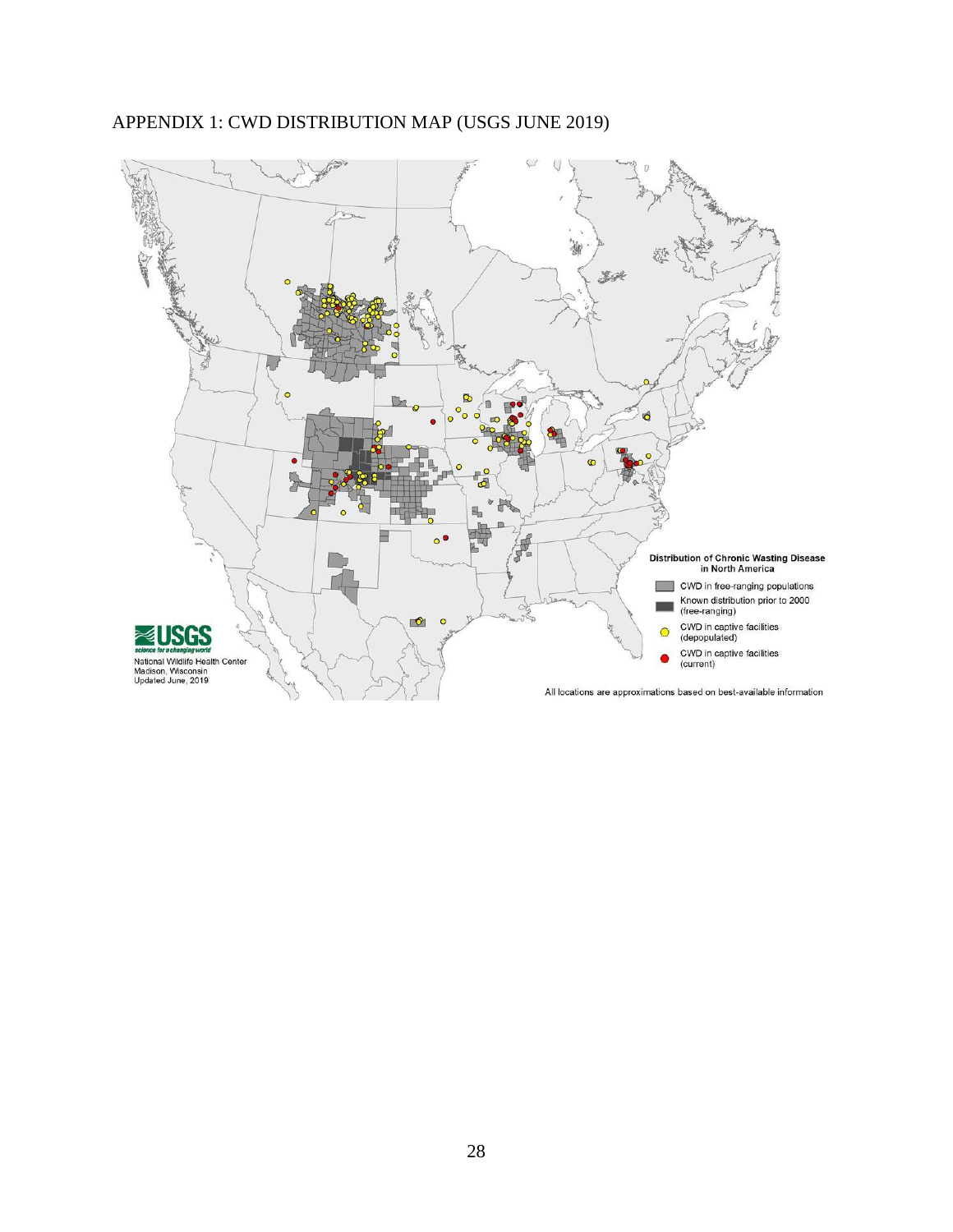# APPENDIX 2A: 2018/19 CWD EXPENDITURES

| <b>2018/19 CWD EXPENDITURES</b> |                                                                                | <b>FUNDING PARTNERS</b> |        |                       | <b>TOTAL</b><br><b>EXPENDITURES</b> |
|---------------------------------|--------------------------------------------------------------------------------|-------------------------|--------|-----------------------|-------------------------------------|
| <b>Expenditure Category</b>     | <b>Expenditure Detail</b>                                                      | <b>HCTF</b>             | Region | <b>WLH</b><br>Program | <b>Total Spent</b>                  |
| <b>BCCF Work Order</b>          | Regional CWD Coordinator - Peace                                               | 6000                    | 2500   | 650.4                 | 9150.4                              |
| Travel                          | Staff travel for sample collection, training, outreach, meetings               |                         | 2500   | 5529.81               | 8029.81                             |
| Supplies and Diagnostics        | Diagnostics: University of Saskatchewan<br>$(deer = $25, other cervids = $75)$ | 2000                    |        | 12855.01              | 14855.01                            |
| <b>TOTAL</b>                    |                                                                                | 8000                    | 5000   | 19035.22              | 32035.22                            |

# APPENDIX 2B: PROPOSED 2019/20 CWD BUDGET

| PROPOSED 2019/20 CWD BUDGET |                                                                                                                   | <b>FUNDING PARTNERS</b> |  |                       | <b>PROJECTED</b><br><b>EXPENDITURES</b> |
|-----------------------------|-------------------------------------------------------------------------------------------------------------------|-------------------------|--|-----------------------|-----------------------------------------|
| <b>Expenditure Category</b> | <b>Expenditure Detail</b>                                                                                         | P                       |  | <b>WLH</b><br>Program |                                         |
| <b>BCCF Work Order</b>      | Regional CWD Coordinators - Peace/East Kootenay/Omineca                                                           |                         |  |                       | 30,000.00                               |
| Travel                      | Staff travel for sample collection, training, outreach, meetings                                                  |                         |  |                       | 10,000.00                               |
| Supplies and Diagnostics    | Diagnostics: University of Saskatchewan<br>$(\text{deer} = $25, \text{other cervids} = $75)$                      |                         |  |                       | 20,000.00                               |
|                             | Diagnostics: BC Animal Health Center - in province diagnostic<br>capacity (capital investment in BioRad platform) |                         |  |                       | 251,649.00                              |
| <b>Outreach Material</b>    | Update and print the CWD Pamphlet (10,000 copies)                                                                 |                         |  |                       | 5,000.00                                |
| <b>TOTAL</b>                |                                                                                                                   |                         |  |                       | 316,649.00                              |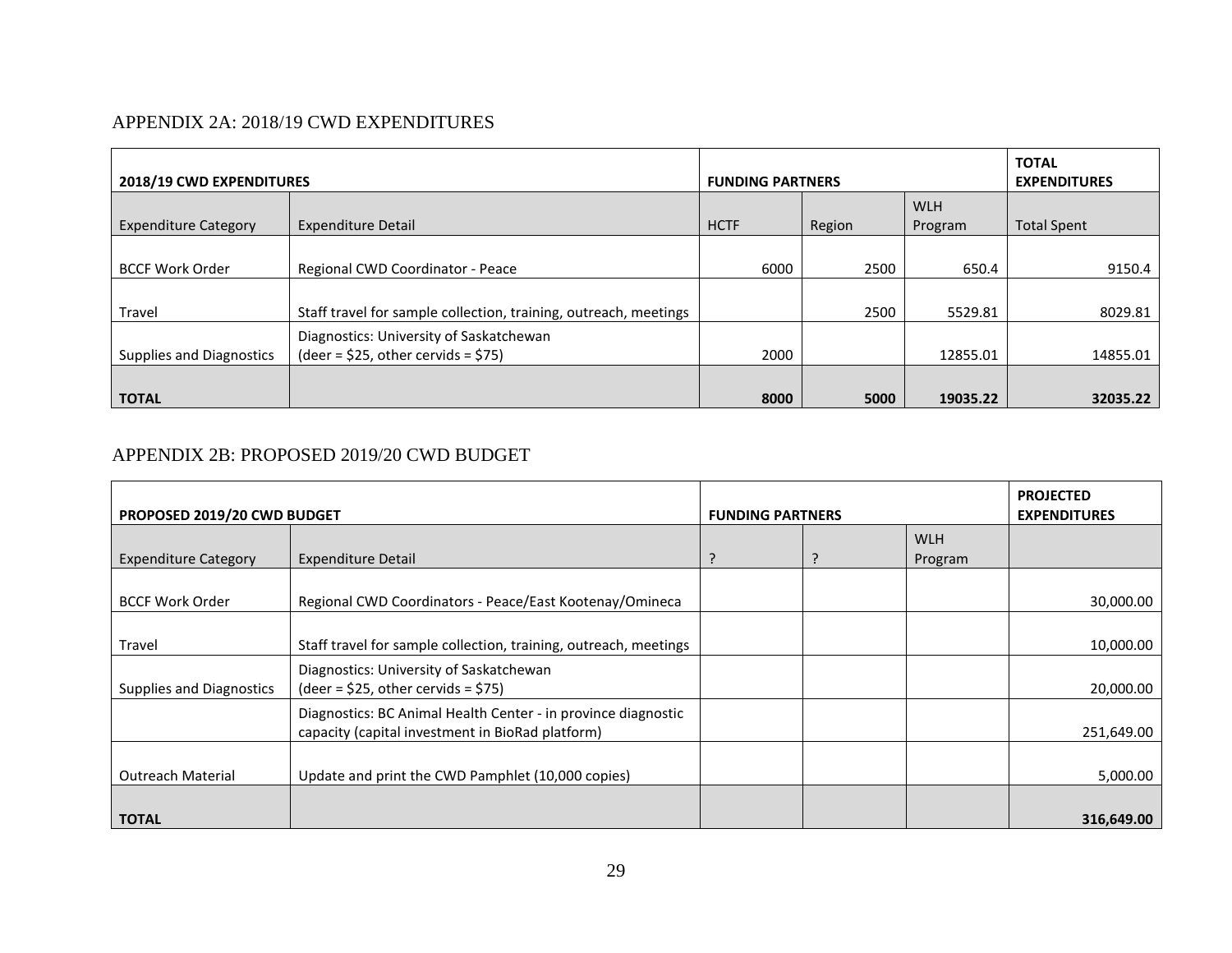### APPENDIX 3: TERMS OF REFERENCES

### B.C. CWD Advisory Committee Terms of Reference - DRAFT

#### Purpose

The objectives of the committee are to: 1) provide input on the Surveillance and Response Plan for CWD in BC (the Plan), 2) identify specific responsibilities and roles of each agency or group in prevention, surveillance and response, 3) aid in coordination and implementation of activities and dissemination of information and 4) support the B.C. Wildlife Health Program in delivery of the Plan.

#### Desired Outcomes

The Advisory Committee will develop and recommend effective strategies and actions, with clear deliverables and timelines, to reduce potential negative impacts of CWD to free-ranging cervids in B.C.

#### Expected Activities

The Advisory Committee will recommend priorities, provide strategic advice and offer policy guidance to Government, on how to reduce potential negative impacts of CWD to B.C. in the following areas:

- Prevention
- Outreach
- Surveillance
- Response
- *The advisory committee is not a decision-making body.*

### Approach and Operation

The Advisory Committee represents FLNRORD staff, Conservation Officer Service, Ministry of Agriculture, Canadian Food Inspection Agency, BC Wildlife Federation, Guide Outfitters of B.C., First Nations, Provincial Hunting and Trapping Advisory Team, Academia and representatives from the Alberta and Montana CWD Programs. The Advisory Committee is co-chaired by the Provincial Wildlife Veterinarian and the Senior Wildlife Health Biologist.

#### Expenses

Members will volunteer their time.

#### Secretariat Support

B.C. Wildlife Health Program staff will support this committee by:

- Chairing the Advisory Committee, assuming all duties of a Chair (logistics, agenda, minutes, etc.)
- Requesting independent expertise, as needed
- Reporting to the Advisory Committee at least quarterly, or as needed, by email, conference calls and one annual face to face meeting in the spring.
- Leading the development of supporting documents to the Advisory Committee (e.g., terms of reference)

#### Meeting schedule

- The Advisory Committee will be convened in-person once per year.
- The Advisory Committee will be convened over conference call as needed.
- Ad-hoc meetings will be called at the discretion of the Secretariat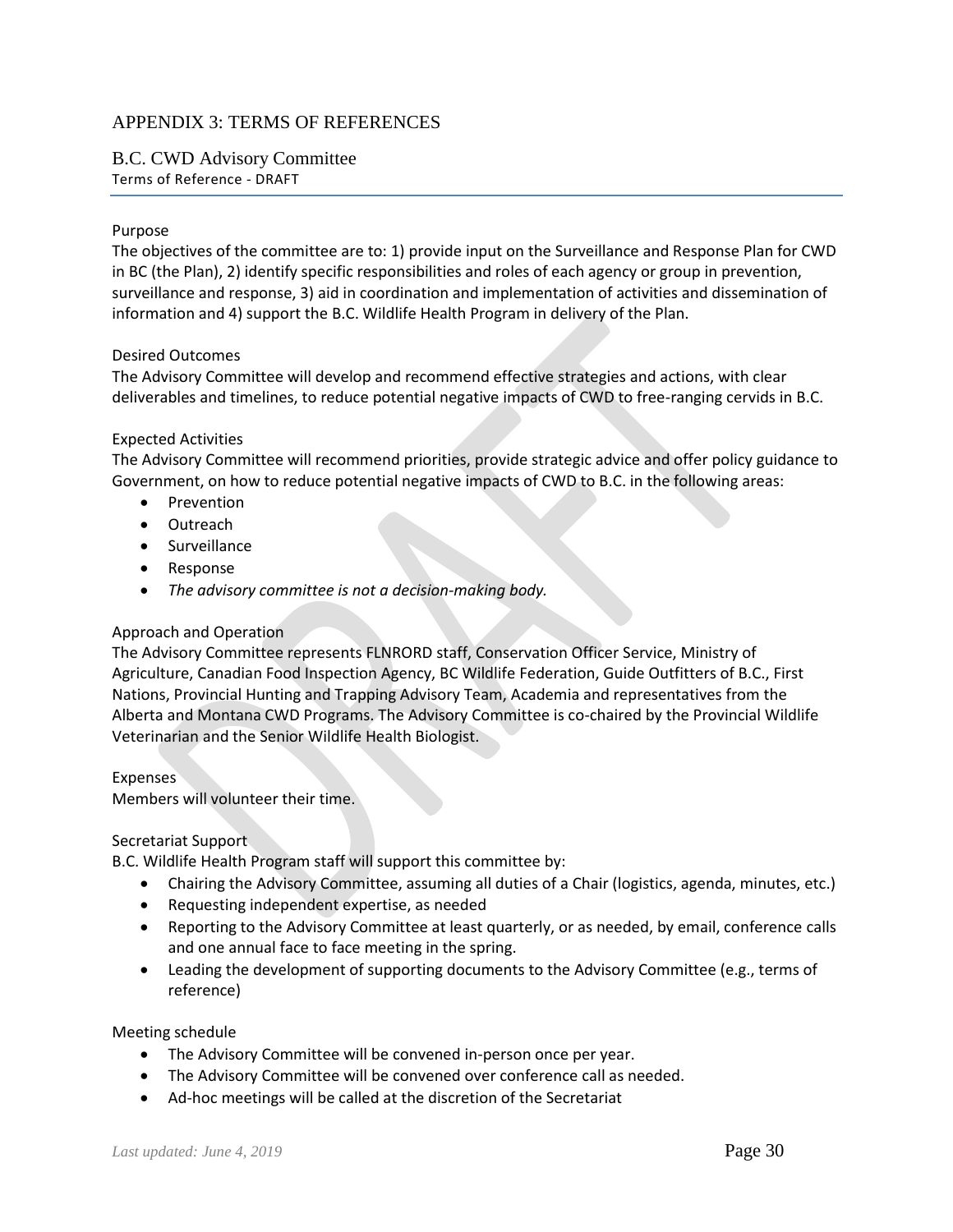### Conduct

Members are obliged to participate in this group, with the following principles in mind:

- We encourage shared learning opportunities and we will respect the credibility of published and peer reviewed scientific research and will consider the work of other jurisdictions
- We engage in respectful dialogue, communication, and documentation
- We respect timelines, our accountability and we act with transparency

#### Membership and Roles and Responsibilities

Membership on the Advisory Committee and the associated terms of reference will be based on a one-year term and include the following organizations:

| Organization                  | Role                                                                                                                                                                                                                                                                                                                                                                                                                                                                                                                                                                        |
|-------------------------------|-----------------------------------------------------------------------------------------------------------------------------------------------------------------------------------------------------------------------------------------------------------------------------------------------------------------------------------------------------------------------------------------------------------------------------------------------------------------------------------------------------------------------------------------------------------------------------|
| Ministry of<br><b>FLNRORD</b> | Provide expertise related to Wildlife health and management.<br>$\bullet$<br>Provide briefings to and facilitate decision making at the Executive level, and with the<br>$\bullet$<br>Minister of FLNRORD, as required.<br>Facilitate the development of policy and regulatory tools to mitigate the potential negative<br>$\bullet$<br>impacts of CWD to B.C. wildlife.<br>Ministry programming and/or funding related to outreach, surveillance and diagnostic.<br>$\bullet$<br>Ministry programming and/or funding related to surveillance and diagnostics.<br>$\bullet$ |
| Ministry of                   |                                                                                                                                                                                                                                                                                                                                                                                                                                                                                                                                                                             |
| Agriculture                   |                                                                                                                                                                                                                                                                                                                                                                                                                                                                                                                                                                             |
| Ministry of                   |                                                                                                                                                                                                                                                                                                                                                                                                                                                                                                                                                                             |
| Environment and               |                                                                                                                                                                                                                                                                                                                                                                                                                                                                                                                                                                             |
| Climate Change                |                                                                                                                                                                                                                                                                                                                                                                                                                                                                                                                                                                             |
| Canadian Food                 |                                                                                                                                                                                                                                                                                                                                                                                                                                                                                                                                                                             |
| <b>Inspection Agency</b>      |                                                                                                                                                                                                                                                                                                                                                                                                                                                                                                                                                                             |
| <b>BC Wildlife</b>            |                                                                                                                                                                                                                                                                                                                                                                                                                                                                                                                                                                             |
| Federation                    |                                                                                                                                                                                                                                                                                                                                                                                                                                                                                                                                                                             |
| Guide Outfitters of<br>BC     |                                                                                                                                                                                                                                                                                                                                                                                                                                                                                                                                                                             |
| <b>First Nations</b>          |                                                                                                                                                                                                                                                                                                                                                                                                                                                                                                                                                                             |
| <b>Provincial Hunting</b>     |                                                                                                                                                                                                                                                                                                                                                                                                                                                                                                                                                                             |
| and Trapping                  |                                                                                                                                                                                                                                                                                                                                                                                                                                                                                                                                                                             |
| <b>Advisory Team</b>          |                                                                                                                                                                                                                                                                                                                                                                                                                                                                                                                                                                             |
| Alberta and                   |                                                                                                                                                                                                                                                                                                                                                                                                                                                                                                                                                                             |
| Montana CWD                   |                                                                                                                                                                                                                                                                                                                                                                                                                                                                                                                                                                             |
| Programs                      |                                                                                                                                                                                                                                                                                                                                                                                                                                                                                                                                                                             |